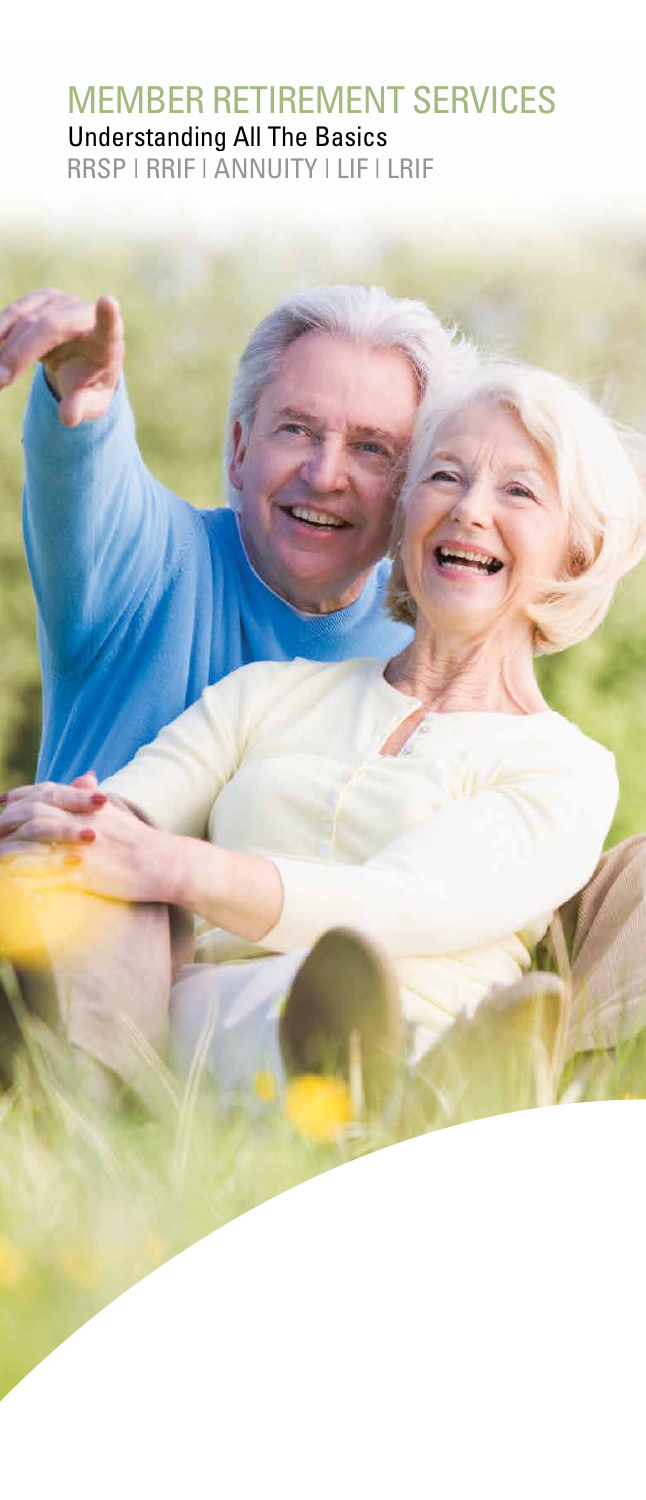This Understanding All The Basics booklet (this "publication") is provided to you courtesy of a credit union. It is written in everyday language – answering to the need expressed by many credit union members for clear and understandable information on RRSPs and retirement income options available to them.

This issue of Understanding All The Basics is based on the legislation in effect or proposed as of July, 2015. You should not act (or refrain from acting) based upon information in this publication without obtaining professional advice regarding your particular facts and circumstances.

This publication is provided for informational purposes only. The information in this publication is summary in nature and does not constitute legal or financial advice. Credit Union Central of Canada hereby disclaims all warranties as to the accuracy of any of the information in this publication and disclaims all liability for any actions taken in reliance on this information.

Any copying, redistribution or republication of this publication, or its content, is strictly prohibited.

For further information, you may contact the Canada Revenue Agency (CRA) or refer to its T4040 RRSPs and Other Registered Plans for Retirement guide.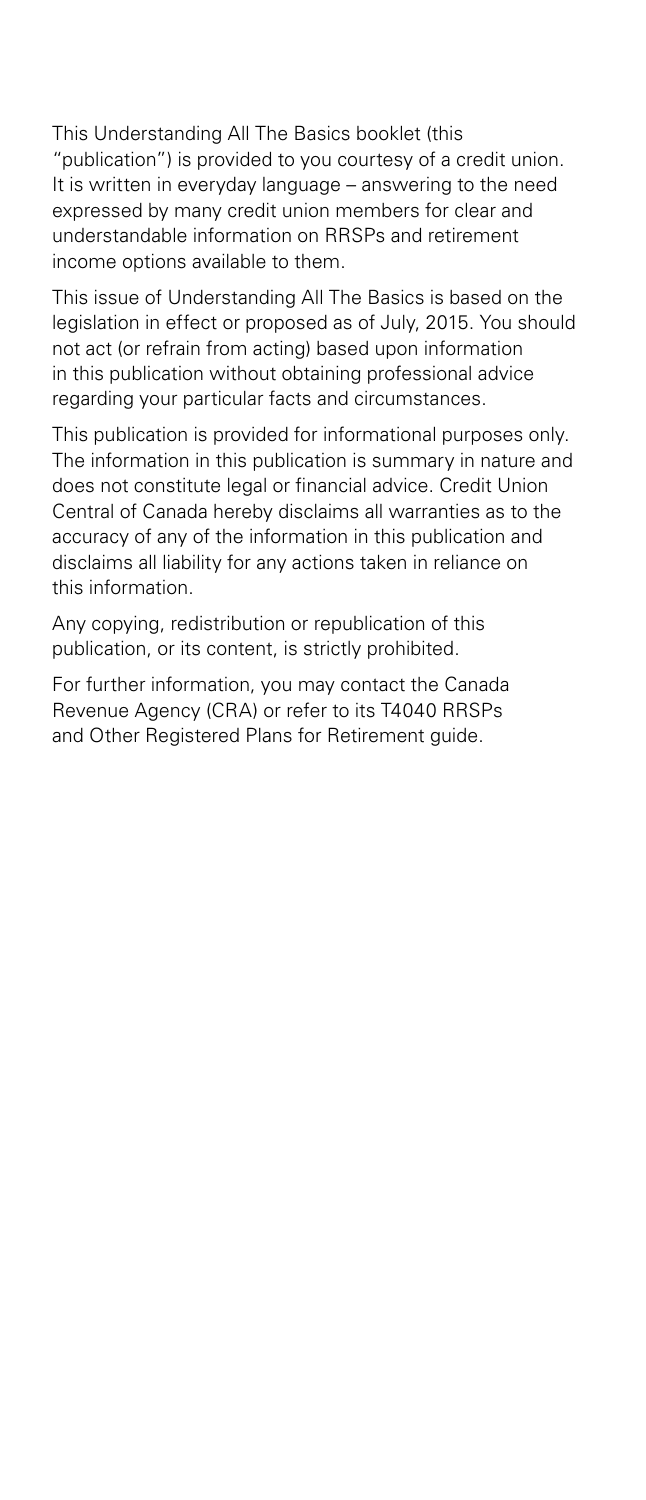# **What's New?**

## **Changes to RRIF Minimum Withdrawal Amounts**

The 2015 federal budget included a reduction of the amount the annuitant is required to withdraw each year from their RRIF contract. The RRIF minimum withdrawal factors were adjusted for annuitants ages 71 to 94.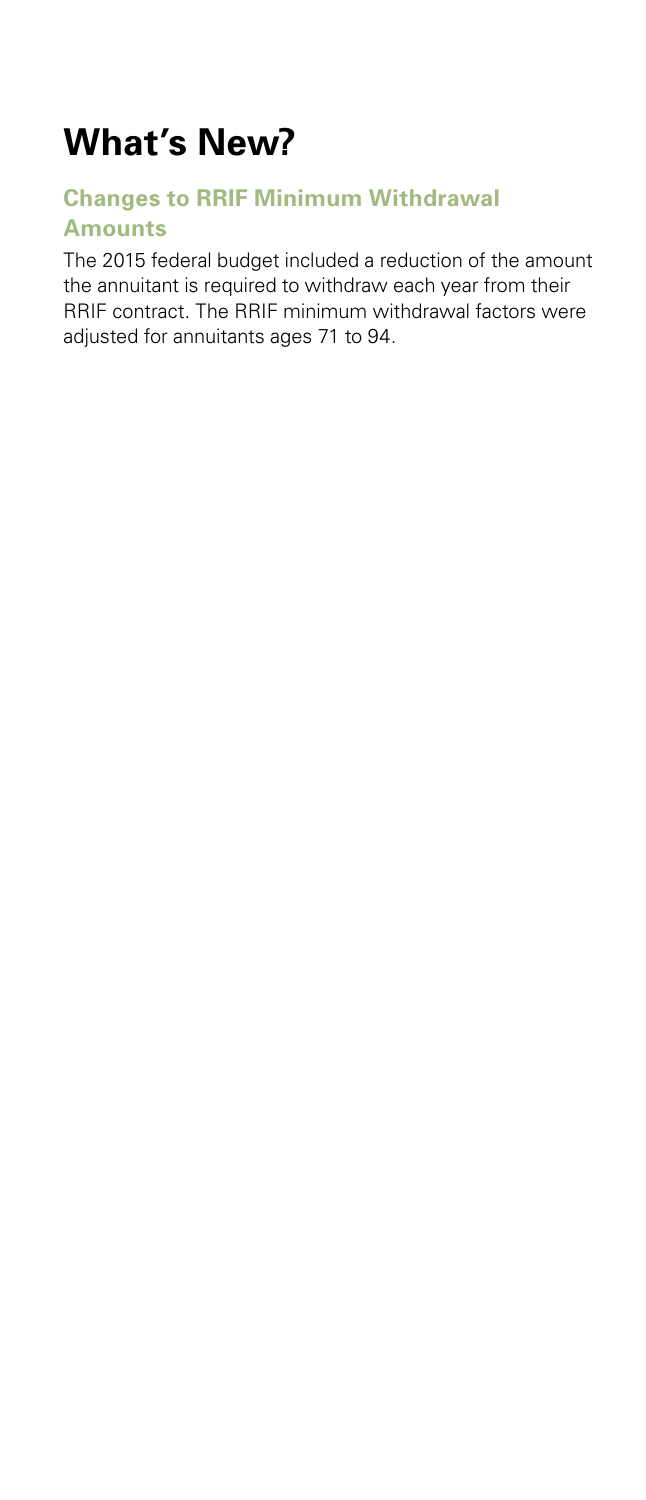# **Table of Contents**

# **RRSP**

| What is an RRSP?                                                                        | 1  |
|-----------------------------------------------------------------------------------------|----|
| What Does an RRSP Mean to You?                                                          | 1  |
| What Happens at Retirement?                                                             | 2  |
| Who is Eligible to Contribute?                                                          | 2  |
| Definitions of Spouse/Common-law Partner                                                | 2  |
| What is Earned Income?                                                                  | 3  |
| <b>RRSP Deduction Limits</b>                                                            | 3  |
| Special Transfers to Your RRSP                                                          | 5  |
| Contributing to RRSPs in Your Spouse's Name                                             | 6  |
| Removal of Contributor Detail Following<br>Breakdown of Marriage/Common-law Partnership | 7  |
| Carry Forward Unused Deduction Room                                                     | 8  |
| Carry Forward of Undeducted Contributions                                               | 8  |
| <b>Contribution Deadline</b>                                                            | 8  |
| Over-contributions                                                                      | 9  |
| Can You Borrow for an RRSP?                                                             | 9  |
| <b>Official Receipt</b>                                                                 | 10 |
| Who Sells RRSPs/RRIFs?                                                                  | 10 |
| How Safe are RRSP/RRIF Investments?                                                     | 10 |
| <b>Creditor Protection</b>                                                              | 10 |
| What Types of RRSPs are Available?                                                      | 12 |
| Self-Directed Plan                                                                      | 13 |
| <b>Group RRSPs</b>                                                                      | 13 |
| Income Tax Considerations                                                               | 14 |
| What Does an RRSP Cost?                                                                 | 14 |
| What Should You Look for in an RRSP?                                                    | 15 |
| <b>Benefits and Advantages</b>                                                          | 15 |
| Can You Transfer Your RRSP?                                                             | 16 |
| <b>RRSP Transfers Following</b><br>Relationship Breakdown                               | 16 |
| Can You Withdraw Funds?                                                                 | 16 |
|                                                                                         |    |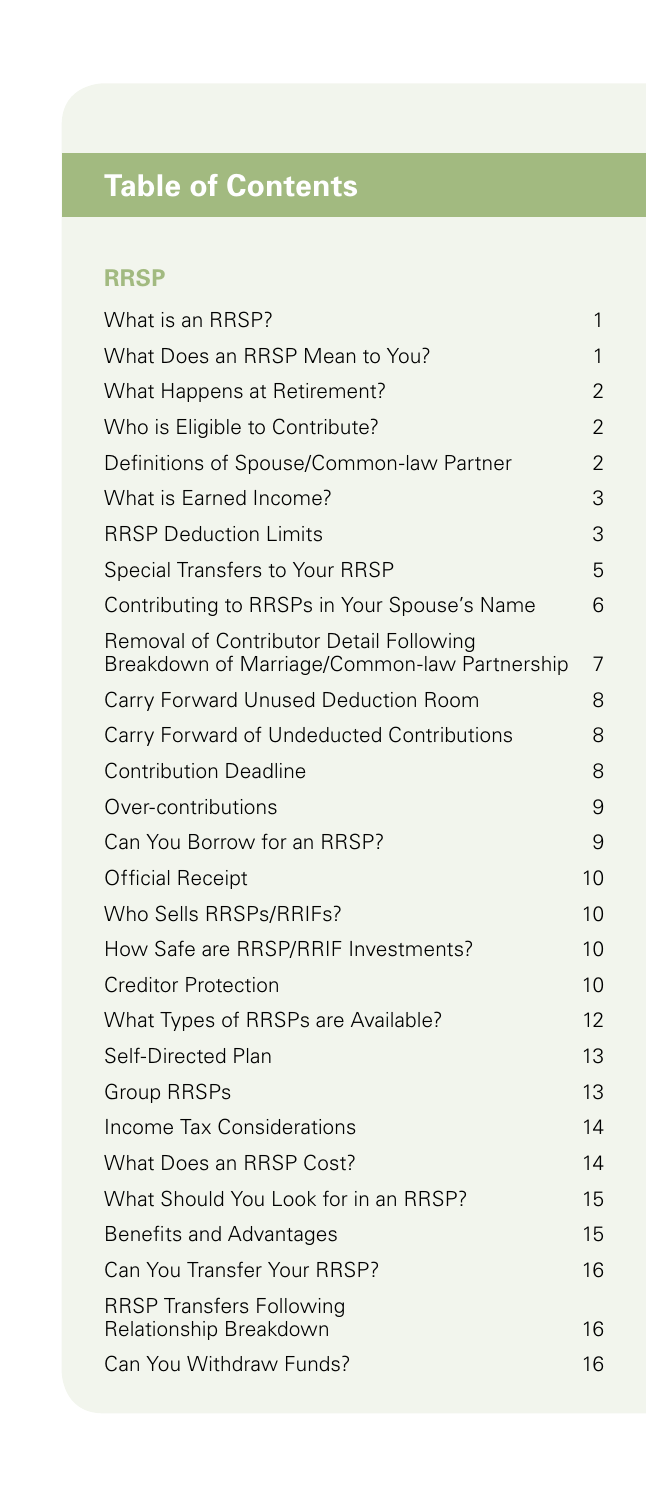| Withdrawals from Spousal RRSPs                      | 16 |
|-----------------------------------------------------|----|
| The Home Buyers' Plan                               | 17 |
| The Lifelong Learning Plans                         | 20 |
| Locked-In RRSP/LIRA/RLSP                            | 21 |
| Is There Withholding Tax?                           | 22 |
| Can You Leave Funds in an RRSP Indefinitely?        | 22 |
| Designation of Beneficiary                          | 22 |
| What Happens if You Die?                            | 25 |
| <b>Contributions After Death</b>                    | 25 |
| <b>Retirement Income Options</b>                    |    |
| How Does an RRSP Provide Retirement Income?         | 25 |
| What Options are Available?                         | 26 |
| When Can You Start to Receive<br>Retirement Income? | 26 |
| Is Retirement Income Taxable?                       | 26 |
| Withholding Tax                                     | 27 |
| Pension Income Credit                               | 27 |
| When Should You Buy?                                | 28 |
| Registered Retirement Income Fund (RRIF)            | 28 |
| Life Income Fund (LIF)                              | 31 |
| Restricted Life Income Fund (RLIF)                  | 31 |
| Variable Benefit (VB)                               | 31 |
| Locked-In Retirement Income Fund (LRIF)             | 32 |
| Saskatchewan RRIF (SK RRIF)                         | 32 |
| Manitoba RRIF (MB RRIF)                             | 32 |
| <b>Benefits and Advantages</b>                      | 33 |
| Term Certain Annuity to Age 90 (TCA 90)             | 33 |
| Life Annuity                                        | 33 |
| Are There Any Risks Involved?                       | 34 |
| Can You Commute Your<br>Retirement Income Options?  | 35 |
| What Happens in Case of Death?                      | 35 |
| Who Sells Retirement Income Options?                | 36 |
| How Do You Choose an Option?                        | 36 |
| <b>Calculation of RRSP Deduction Limit</b>          | 38 |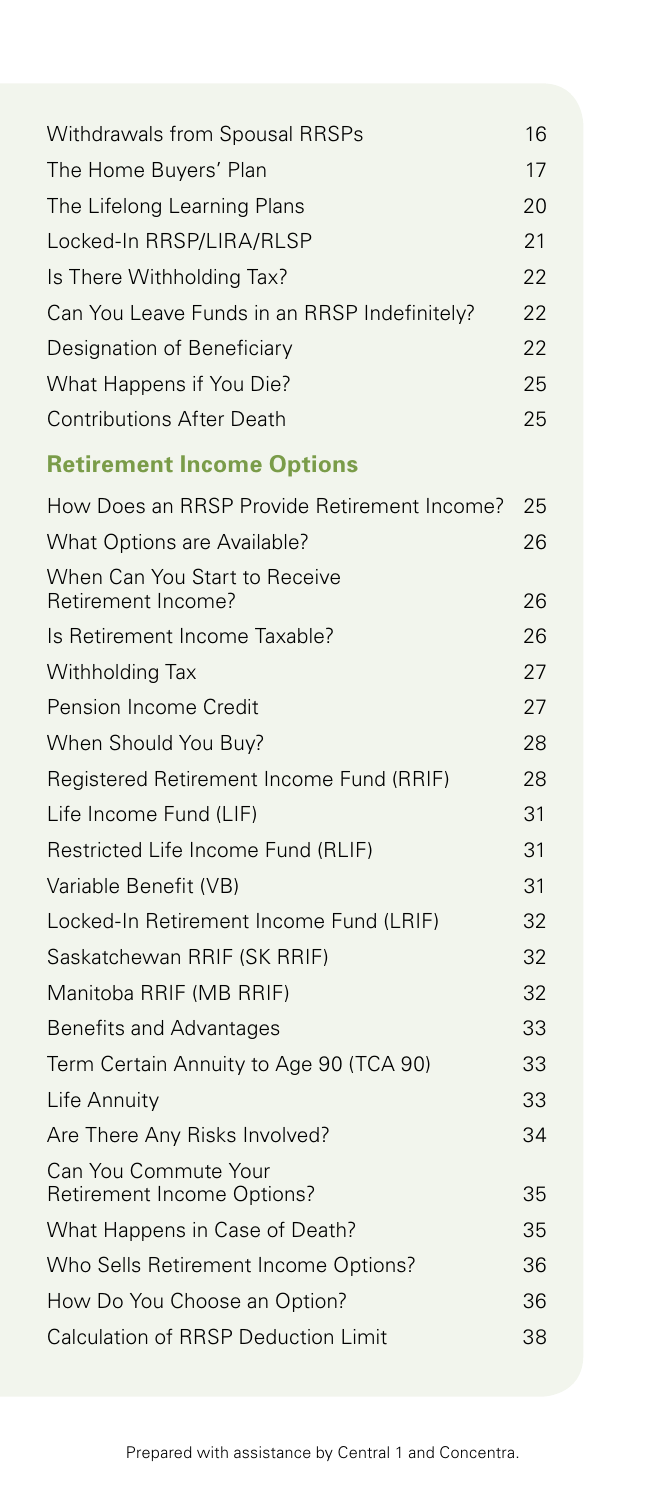# <span id="page-5-0"></span>**RRSP**

# **What is an RRSP?**

A Registered Retirement Savings Plan is a government approved plan through which you save money for your retirement years. Your contributions, within limits, are tax deductible, and the income earned is tax sheltered. You can have any number of plans.

# **What Does an RRSP Mean to You?**

You are investing money when you can most afford it during your peak earning years – to build up a comfortable retirement fund.

The following graph shows the amount you could accumulate by annual RRSP contributions of \$1,000 at the beginning of each year, assuming constant interest rates of 1.5%, 2.5% and 4% p. a.



#### **Value (thousands of dollars)**

Not only do you invest some money that would otherwise be paid in taxes, but the earnings of your plan are not taxed until you withdraw them. Since 100% of these earnings can be reinvested and compounded, the growth of your RRSP increases rapidly over the years, as the above graph shows.

Your retirement savings will also increase significantly if you make each RRSP contribution as soon as allowed, for example, early in the year.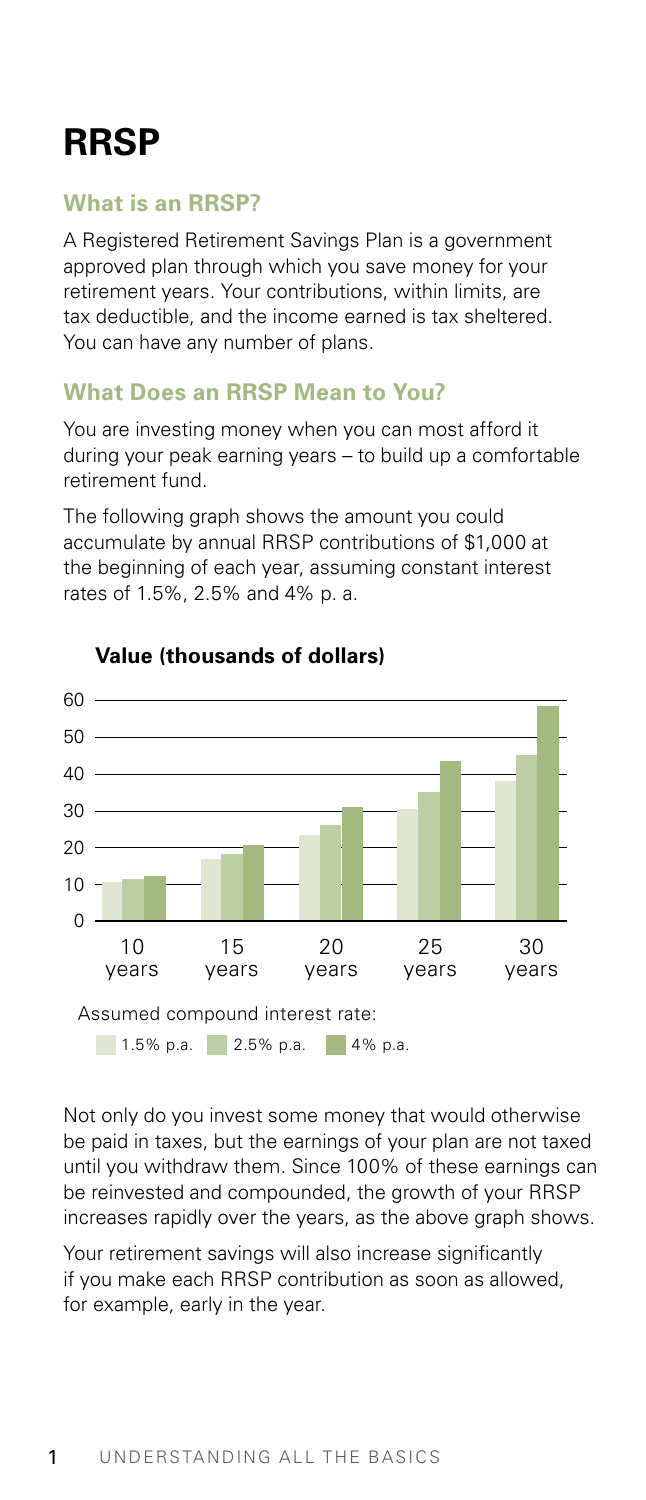#### <span id="page-6-0"></span>**What Happens at Retirement?**

The first stage of an RRSP is to accumulate retirement savings. The next stage is to provide retirement income. Your accumulated savings may be invested in a variety of options to provide a retirement income which can continue for life or to age 90. Only the retirement income payments are taxed each year as you receive them, thus spreading the taxation of your accumulated savings over your retirement years.

## **Who is Eligible to Contribute?**

Anyone with "earned income" subject to Canadian taxation, including non-residents, may contribute to an RRSP. Even if you are not taxable, you should file a tax return to report your earned income and create RRSP deduction room.

**You can make part or all of any contribution to a plan in your spouse's or common-law partner's name.** You, as the contributor, are still entitled to the tax deduction. Contributions can be made until the end of the year in which the planholder's 71st birthday occurs. **An over-contribution (see page 9) can be carried forward beyond this year and deducted in subsequent years providing you have earned income on which to** 

**base the deduction.**

#### **Definitions of Spouse/Common-law Partner**

Income tax legislation defines the term "spouse" to be a person who is party to a legal marriage.

The term 'common-law partner' is defined as two persons, regardless of sex, who cohabit in a conjugal relationship and who have cohabited throughout the 12 month period that ends at that time. This period can be less than 12 months if both partners are the natural or adoptive parents of the same child, or if one common-law partner has a child who is wholly dependent on the other for support and over whom the other has custody.

The term "common-law partner" does not apply if at the particular time the individuals were separated for 90 days or more due to a breakdown of the conjugal relationship.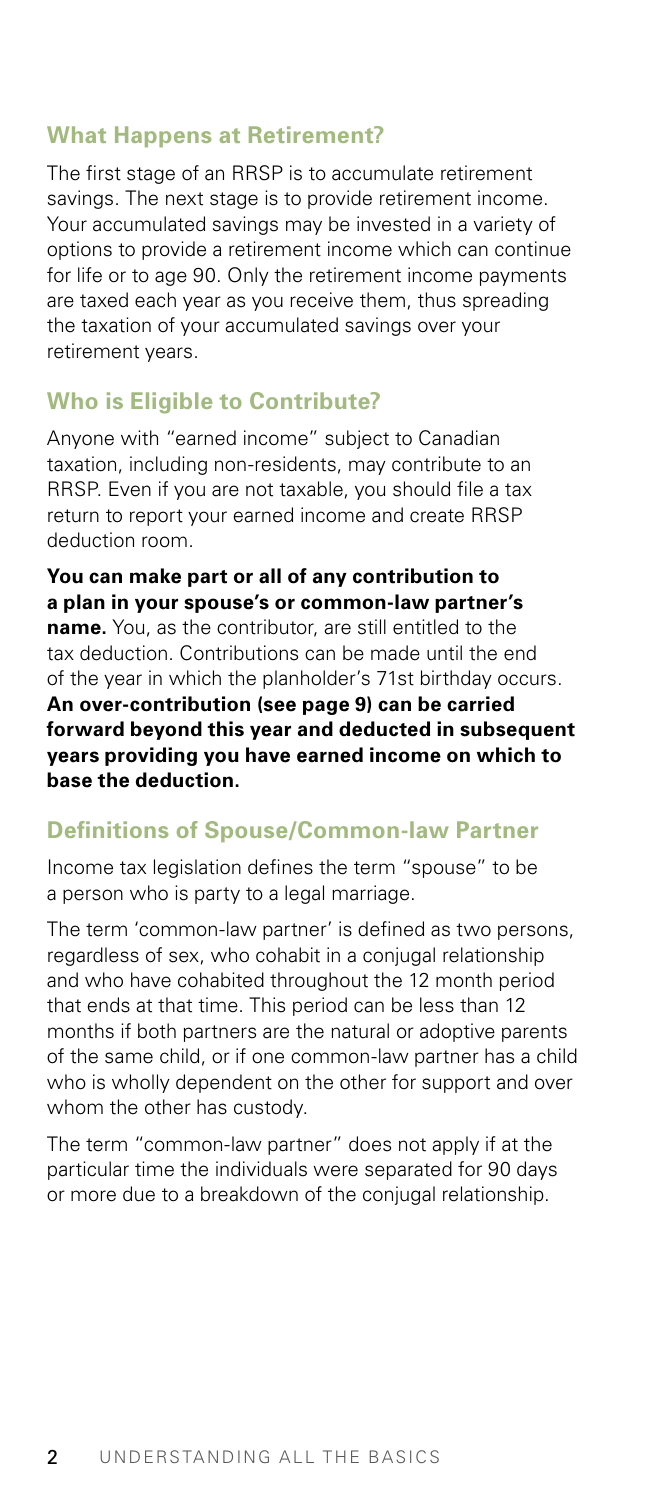# <span id="page-7-0"></span>**What is Earned Income?**

Your RRSP deduction is based on your prior year's earned income. The following qualify as earned income:

- salary, wages, bonuses and taxable benefits (minus union or professional dues and employment expenses claimed as deductions)
- taxable wage loss replacement or long-term disability income resulting from employment
- Canada Pension Plan disability benefits
- amounts received under the *Wage Earner Protection Program Act*
- net income from self-employment (minus current year business losses)
- net rental income from real estate (minus current year rental losses)
- taxable alimony or maintenance payments received
- royalties of an author or inventor
- net research grants
- income that is contributed to an Amateur Athlete Trust

*NOTES:*

- *1. Earned income must be reduced by deductible alimony or maintenance payments.*
- *2. Interest, dividend, capital gains income, and E.I. benefits, do not qualify as earned income.*
- *3. Income which is not taxed, such as Workers' Compensation and welfare benefits, cannot be used as earned income.*

A worksheet is provided on page 38 of this booklet to assist you in calculating your earned income. CRA also provides a form for the calculation of earned income in its Guide T4040 RRSPs and Other Registered Plans for Retirement.

#### **RRSP Deduction Limits**

Your Notice of Assessment from CRA, received after filing your tax return, will state your RRSP deduction limit for the following year. At certain times of the year, you can also phone the CRA Tax Information Phone Service 1.800.267.6999 (TIPS) to confirm your deduction limit. The calculation of the amount will depend on whether you are a member of a pension plan, and if you are, the type of pension plan.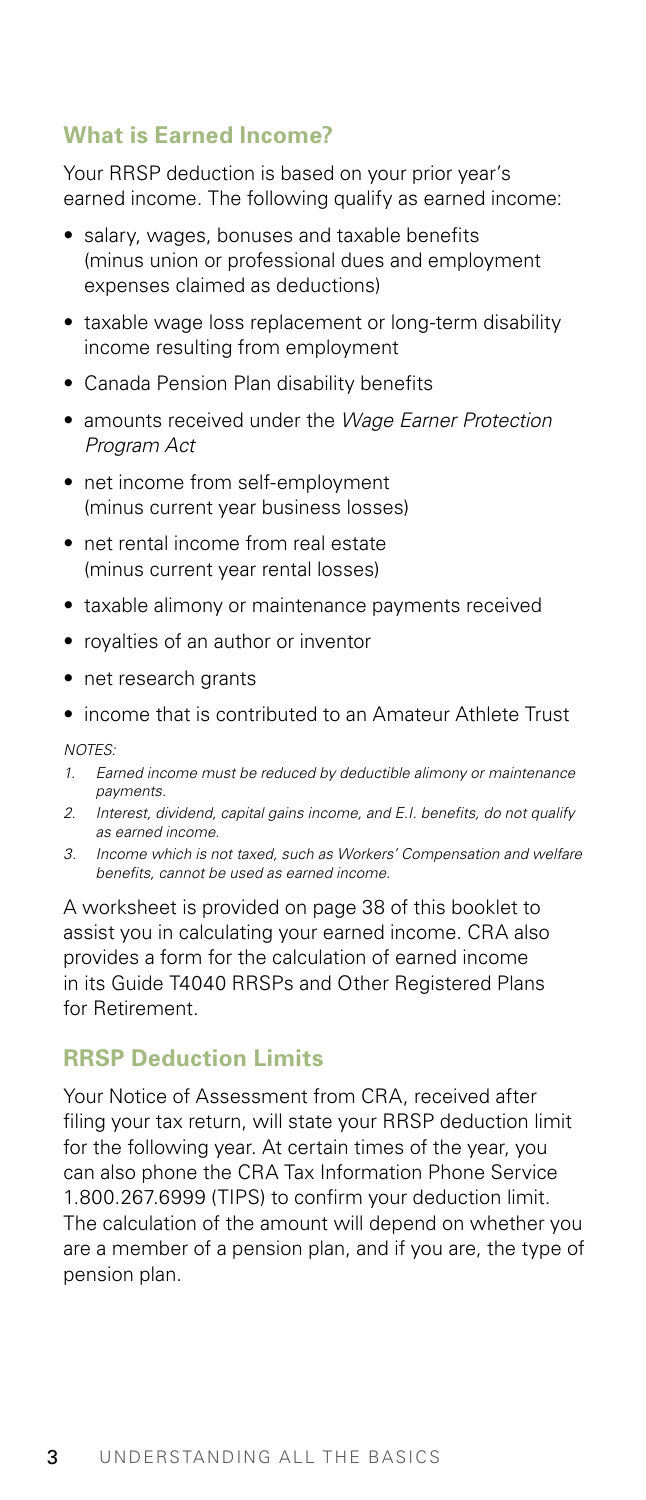#### Your RRSP deduction limit (preceding paragraph) does not include special transfers to your RRSP (see page 5).

*NOTE: The amount of RRSP contributions you can deduct from your income ("RRSP deduction limit") may be less than the amount you can contribute (see Over-contributions, page 9). Employer contributions made to an RRSP on your behalf form part of your RRSP contribution.*

*The worksheet on page 38 of this booklet may enable you to calculate your RRSP deduction limit.*

*CAUTION: Before making any RRSP deduction, make sure you will still be fully utilizing your available tax credits for the year.*

# **Maximum Deduction**

The maximum RRSP contribution you may deduct for the current year is:

• 18% of your earned income for the prior year, up to the maximum amount for the current year; MINUS Your "Pension Adjustment" (PA)\* for the prior year and "Past Service Pension Adjustment" (PSPA)\*\* PLUS Your "Pension Adjustment Reversal"(PAR)\*\*\*

|      |          | Earned Income (in prior year)<br>for maximum |  |  |  |
|------|----------|----------------------------------------------|--|--|--|
| 2013 | \$23,820 | \$132,333                                    |  |  |  |
| 2014 | \$24,270 | \$134,833                                    |  |  |  |
| 2015 | \$24,930 | \$138,500                                    |  |  |  |
| 2016 | \$25,370 | \$140,944                                    |  |  |  |

#### **The present amounts are:**

After 2016, this amount will be indexed by the average increase in industrial wages as published by Statistics Canada.

- *\* Your PA for the prior year should be on your T4 slips for that year. It reflects the value of future benefits arising from membership in a registered pension plan (RPP) or deferred profit sharing plan (DPSP). If you were not a member of a RPP or DPSP in the prior year, your PA is zero. If you were a member of a "money purchase" RPP or a DPSP, the PA is the total contributions to the RPP or DPSP in respect to the prior year by you, or on your behalf by your employer, union, etc. If you were a member of a "defined benefit" RPP, the PA is determined by a complex formula. You may wish to ask your employer how it is calculated.*
- *\*\* "Uncertified PSPA", or an upgrade to a pension plan, affects RRSP deduction limits for the following year. "Certified PSPA", or a pension buyback for an individual, affects the year of buyback or the year the information is sent to CRA.*
- *\*\*\* A Pension Adjustment Reversal (PAR) may arise if you are a member of a defined benefit RPP and the pension is not vested when you terminate your employment.*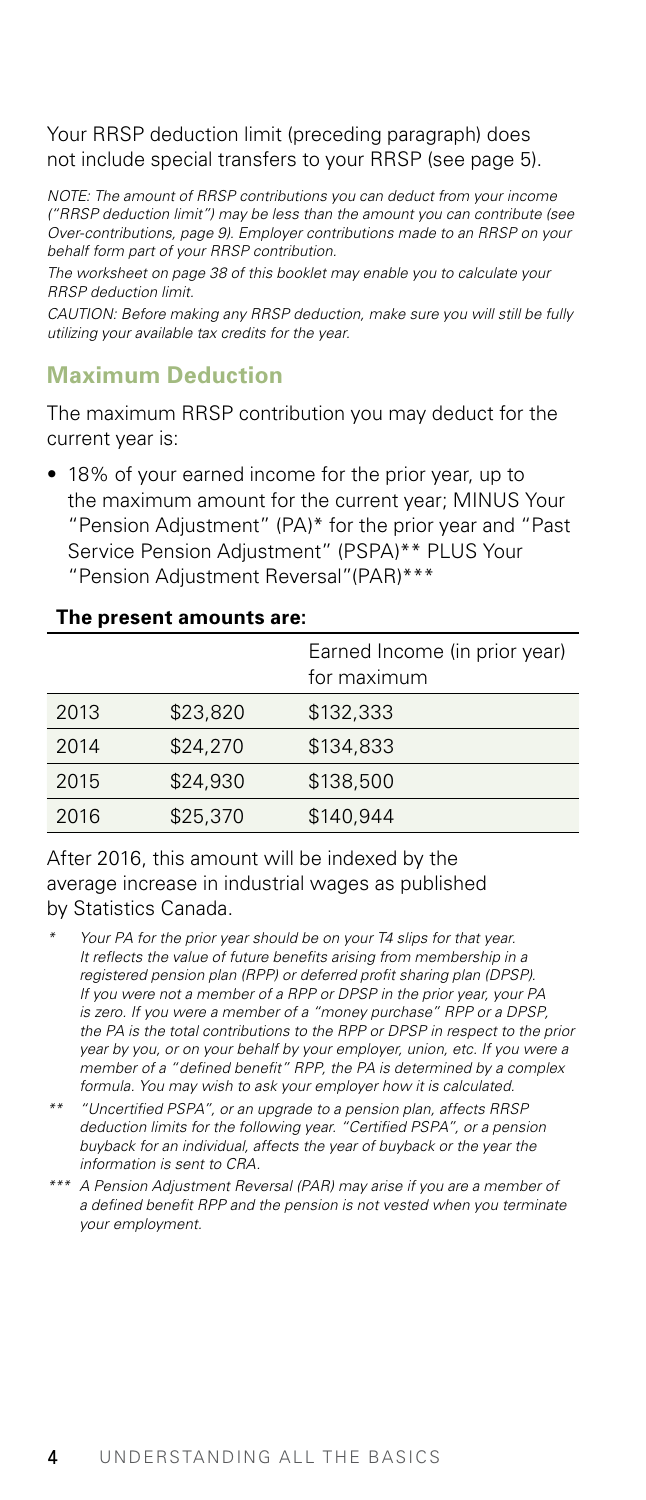The greater the future benefits provided by your pension plan, the less you will be able to deduct as RRSP contributions. This addresses the main objective of the Retirement Savings legislation – to create equality in the tax-sheltered retirement benefits available to all taxpayers, regardless of their type of pension plan, or whether they are self-employed, or employed but have no pension plan.

# **Special Transfers to Your RRSP**

In addition to your RRSP deduction limit, there are a number of special deposits you can make to your RRSPs.

#### **Lump Sum Transfers**

You can transfer lump sums DIRECTLY from a Registered Pension Plan or a Deferred Profit Sharing Plan (DPSP) to **your** RRSP.

You can transfer amounts DIRECTLY from another of your RRSPs (see page 15) or from your RRIF (see page 36) to your RRSP.

#### **RRIF Payments in Excess of Minimum**

Until the end of the calendar year in which you turn 71, you can transfer DIRECTLY to an RRSP in your **own name** up to 100% of any payment from your RRIF in excess of the mandatory minimum payment amount for the year. CRA form T2030 can be used for this purpose. The RRIF carrier must provide a T4RIF to report the amount transferred from your RRIF and the RRSP issuer must provide an Official Receipt for the amount transferred to your RRSP.

## **Retiring Allowances**

A retiring allowance is a lump sum or sums paid to you by your employer, at or after your termination, in recognition of your loss of employment. Accumulated sick leave credits paid qualify under this definition, but holiday pay, death benefits and pension benefits do not. The portion of a retiring allowance eligible for sheltering in **your own** RRSP can either be transferred directly (no income tax deducted), or up to 100% can be contributed in the year of receipt or within 60 days thereafter.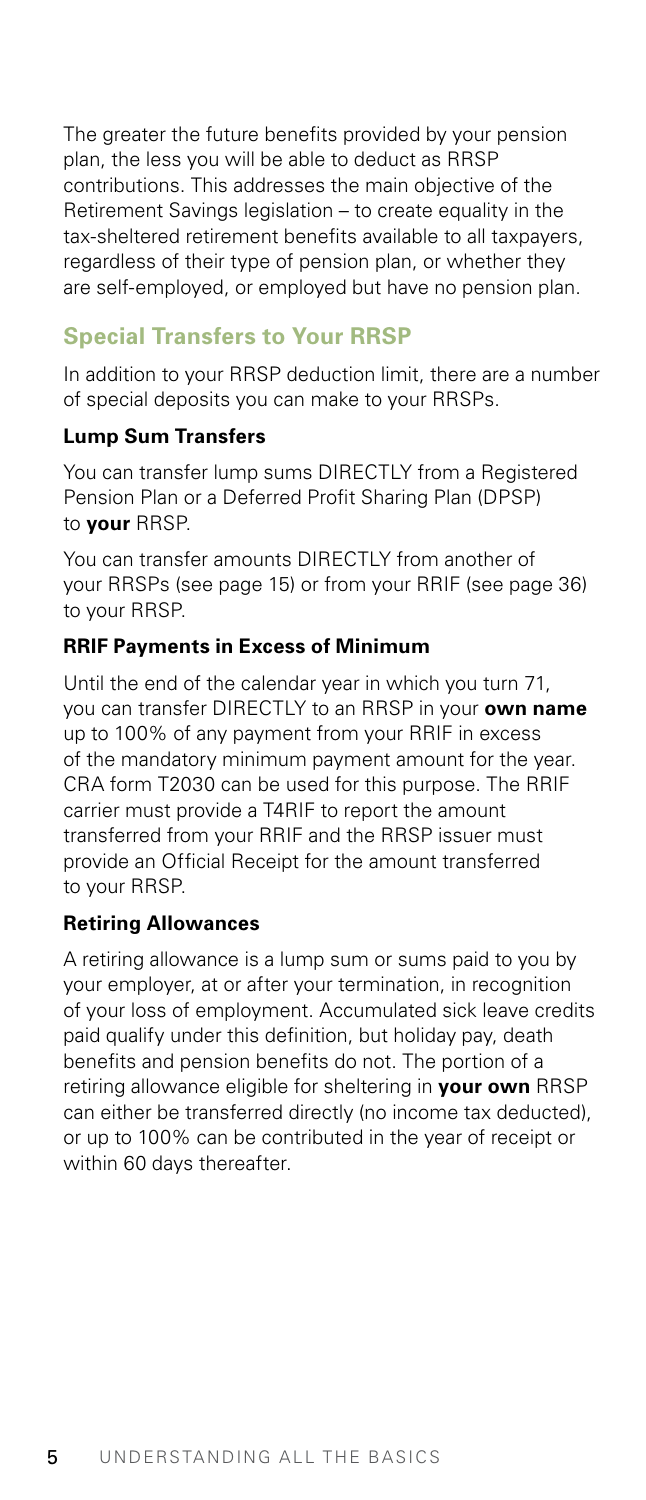<span id="page-10-0"></span>The maximum retiring allowance which can be sheltered is:

- \$2,000 for each full or partial calendar year of service with your current employer prior to 1996, plus
- an additional \$1,500 for each full or partial calendar year of service prior to 1989 with your current employer, in which you were not a member of a pension plan or DPSP, or years for which your employer's contributions to such plans have not vested in you.

The transfer of a retiring allowance to an RRSP (within the above limit) does not affect your RRSP contribution room for that year. Amounts over the limit can be contributed/ transferred to you or your spouse's RRSP; however, RRSP contribution room must be available.

#### **RESP Accumulated Income**

Provided the RESP subscriber has sufficient RRSP contribution room and is a Canadian resident, she/he can transfer up to \$50,000 of accumulated income from an RESP to an RRSP in the name of the subscriber or to a spousal RRSP in the name of the subscriber's spouse.

Any of the following conditions must be met:

- the RESP must have been in existence for at least 10\* years and all beneficiaries of the Plan are deceased, or all living individuals who are or were beneficiaries under the RESP have attained the age of 21 years and are not pursuing post-secondary education, or
- the payment must be made in the 35th year following the year the Plan was entered into, or
- each individual who was a beneficiary under the Plan must be deceased when the payment is made.

Only amounts transferred within the subscribers RRSP deduction limit and deducted in that year will avoid taxation.

There is a special 20% surtax on excess accumulated income withdrawn by the subscriber.

*\* The "10 year" and "age 21" rules may be waived in special circumstances.*

## **Contributing to RRSPs in Your Spouse's Name**

*NOTE: Throughout this booklet:*

- *the term spouse can also be read as common-law partner (see definition on page 2)*
- *the term spouse in the locked-in pension information also includes other individuals who have been given similar rights under applicable pension legislation*
- *reference to spousal plan includes common-law partner plan*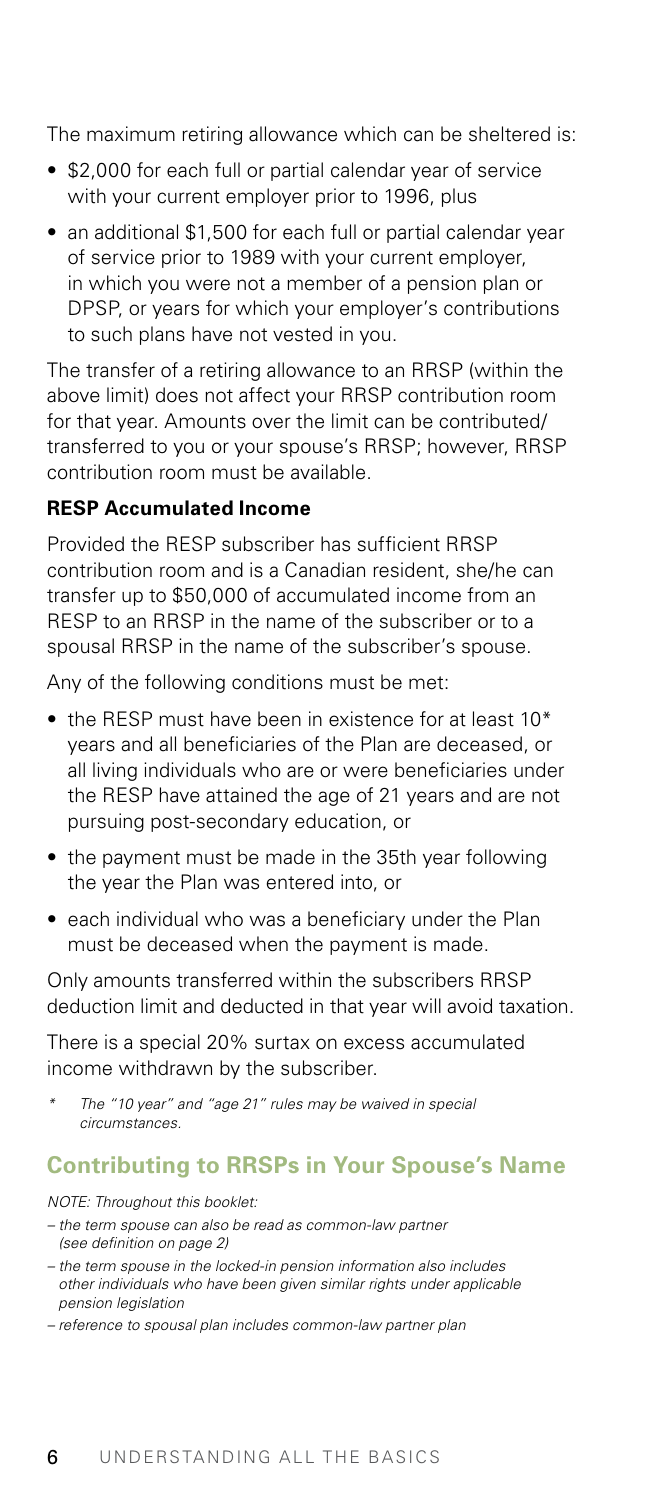<span id="page-11-0"></span>Part or all of your RRSP deduction limit (see page 3) can be contributed to RRSPs for your spouse.

Any amounts you contribute to RRSPs for your spouse are subject to an attribution period. (See **Withdrawals from spousal RRSPs,** page 16.)

If one spouse will be in a higher tax bracket in retirement, as much of the RRSP funds as possible should be accumulated in the name of the spouse who will be in the lower bracket. The income eventually created from the funds will then be taxed at that spouse's lower tax rate.

To set up a spousal RRSP, your spouse applies for a plan in his or her name, even though your spouse may not have any earned income. Although you make the contributions to the plan, the assets of the plan belong to your spouse.

Even if you are over 71, you can contribute to an RRSP for your spouse until the end of the calendar year in which your spouse turns 71.

If your spouse also wishes to contribute to an RRSP based on his or her own income, a plan separate from the spousal plan is strongly recommended.

One final note – having RRSP funds in both spouses' names will ensure that both of you can qualify for the pension income credit by age 65 (see page 27).

# **Removal of Contributor Detail Following Breakdown of Marriage/Common-law Partnership**

CRA will permit the removal of the contributor detail following relationship breakdown. You must request the removal of the contributor's name on your RRSP contract. In addition, you are required to provide written confirmation that:

- you are no longer living with the contributor due to relationship breakdown;
- there were no spousal contributions made to any spousal RRSP in the calendar year you are making the request, nor in the two immediately preceding calendar years; and
- you have not withdrawn funds from the particular RRSP in the current calendar year.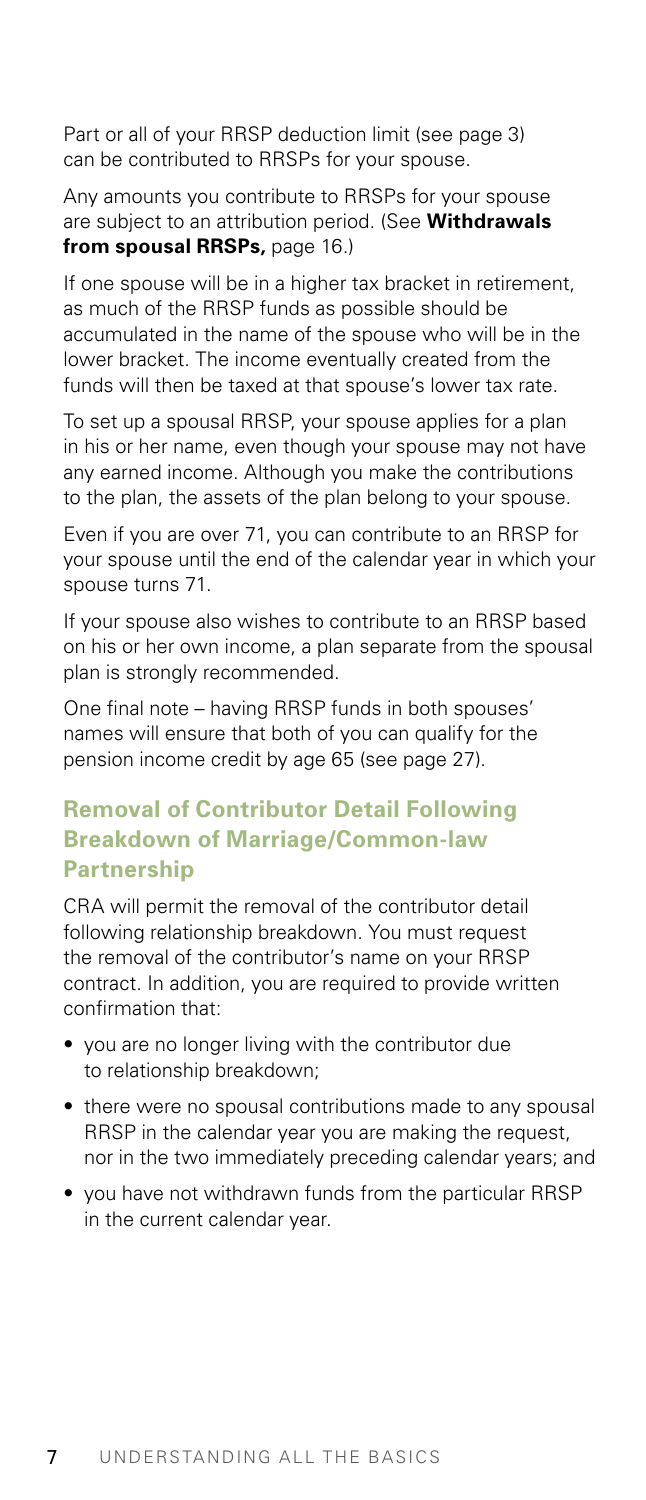# <span id="page-12-0"></span>**Carry Forward Unused Deduction Room**

If you don't claim your maximum RRSP deduction, you can carry forward the unused deduction room indefinitely. This applies whether or not you actually make a contribution. Your Notice of Assessment from CRA records any cumulative deduction room in determining your maximum RRSP deduction for the current year.

If you don't have the cash to contribute now, you can make larger catch-up contributions in future years when you have the cash available. But remember, you maximize your retirement savings by making each RRSP contribution as early as possible.

# **Carry Forward of Undeducted Contributions**

If you have the cash to contribute now, but expect your income to be taxed at a higher rate in the future, you can contribute now and claim the deduction in a future year or years. This strategy is not penalized as an over-contribution as long as your contributions are within your deduction room. And it has the advantage of tax-sheltering the earnings on your contribution.

The official tax receipt should be filed with your tax return in the year of contribution, even if not deducted, and the amount reported on Schedule 7 of your tax return.

# **Contribution Deadline**

You may contribute at any time during the year. Contributions made during the first 60 days of any year may be deducted for the current or the immediately preceding taxation year.

CRA has confirmed that if the last day of the 60-day period falls on a Saturday or Sunday, the deadline will be extended to the following Monday.

If you are contributing by mail, your application and/or deposit must be received by the plan issuer on or before the contribution deadline.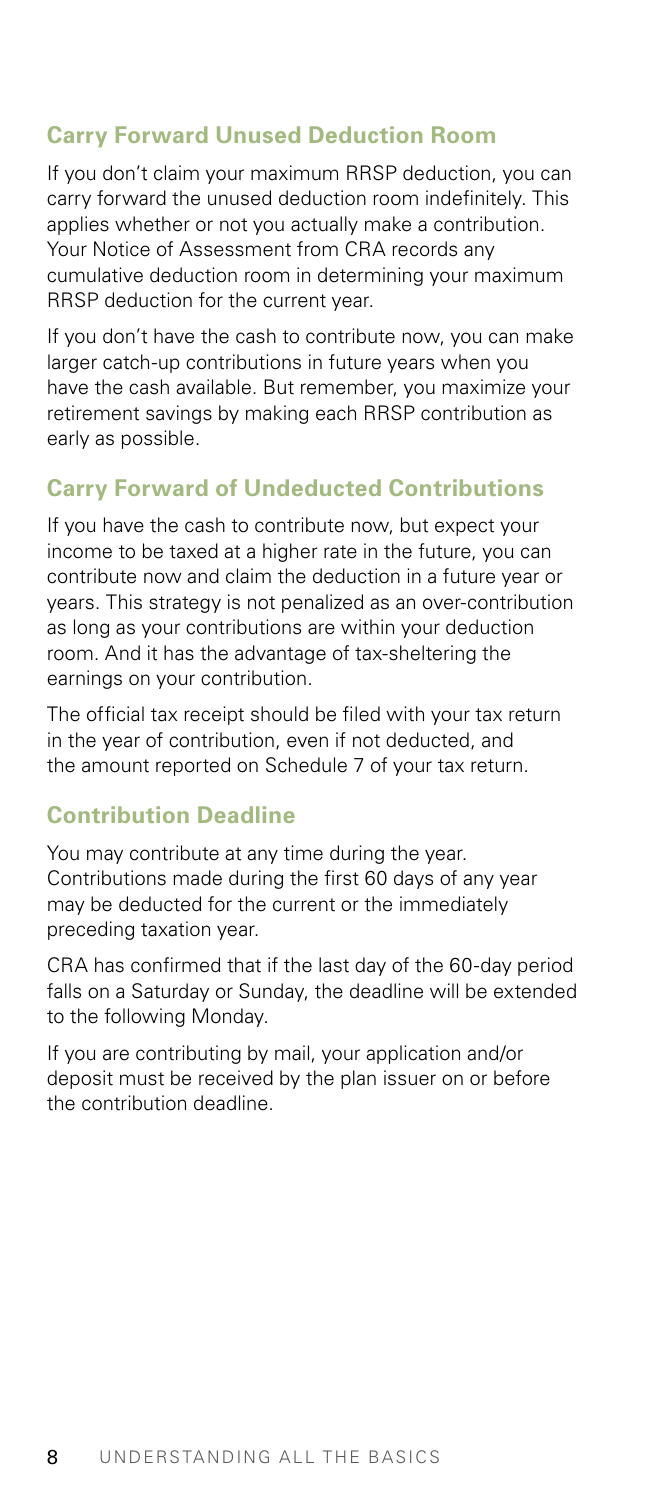#### <span id="page-13-0"></span>**Over-contributions**

Over-contributions are contributions that exceed your deduction room. An over-contribution of up to \$2,000 can be made by an individual who was 18 years of age or over in the prior year, and can be carried forward indefinitely.

If you make contributions which increase your overcontribution above \$2,000, you will pay a 1% penalty tax per month on the amount in excess of \$2,000.

Non-voluntary (normally employer) contributions to group RRSPs based on current earnings are not taken into account until after the end of the year in which they are made. At that time, your additional deduction room for the current year will reduce the excess.

Any excess contribution you cannot deduct may be refunded without additional taxation. You must receive a refund subject to the above penalty in the year you overcontributed, in the year the Notice of Assessment for that year is issued, or in the following year. However, if CRA can prove that at the time you made the contribution you had no reasonable prospect of being able to deduct it for that year or for the prior year, and that you made part or all of the contribution with the intent of withdrawing it tax-free, they can deem the refund of the over-contribution to be taxable to you. Therefore **you should not intentionally make an over-contribution unless you are sure you will be able to use it as your RRSP deduction in one or more future years, based on earned income.**

You can carry forward an over-contribution beyond the year in which you turn 71. You can deduct part or all of it in any subsequent year within your deduction limit.

## **Can You Borrow for an RRSP?**

Yes, but you cannot deduct interest on money you borrow to contribute to an RRSP. You should not use an RRSP as security for a loan. If you do, there are tax consequences.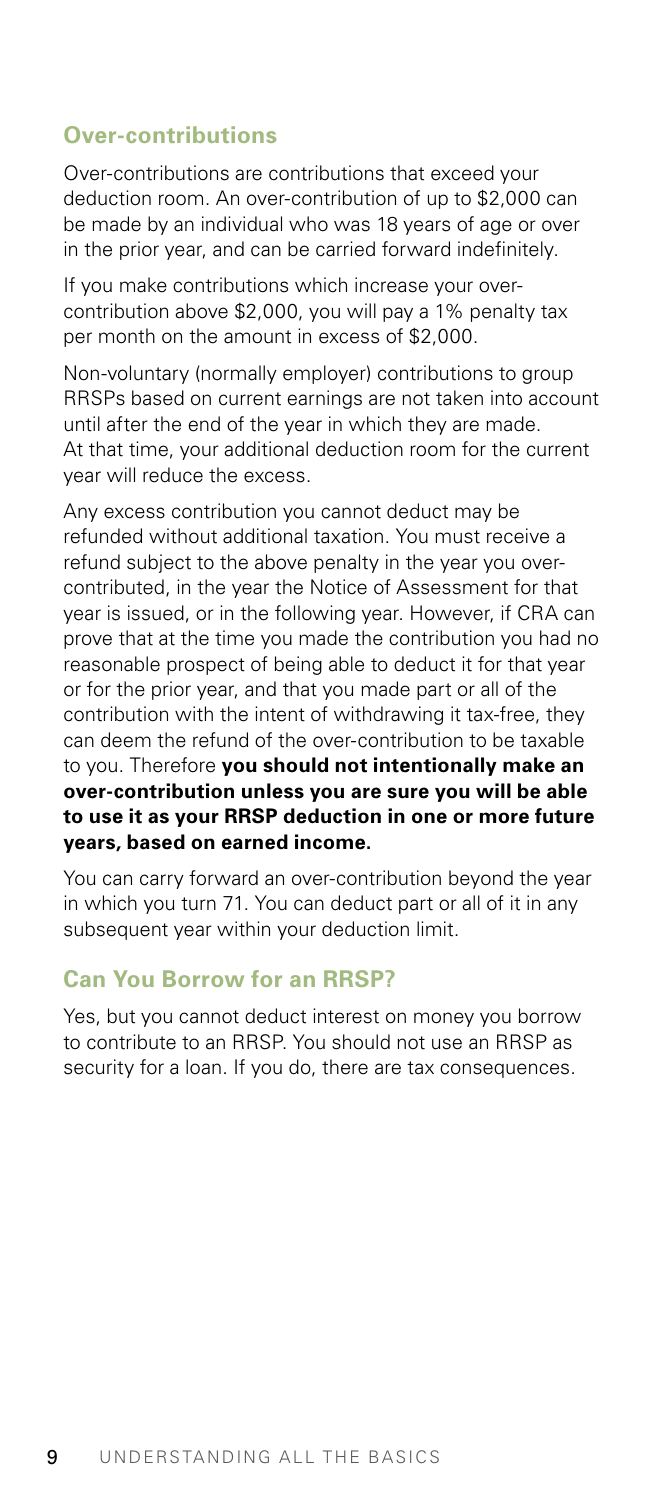# <span id="page-14-0"></span>**Official Receipt**

After your RRSP contribution has been processed by the RRSP issuer, you will receive an official receipt. This must be reported with your tax return for that year even if you choose not to deduct it until a later year. Financial institutions are required to report all RRSP contributions to CRA. If you do not report the contribution on your tax return for that year, the CRA will contact you.

# **Who Sells RRSPs/RRIFs?**

Credit unions, trust companies, life insurance, mutual fund companies, banks and investment dealers all sell RRSPs/ RRIFs (including locked-in plans such as LIRA, LIF, etc.). While all RRSPs provide the same tax deduction, not all plans are the same. Each issuer/carrier offers one or more ways to invest your money, and the growth rates, terms. conditions and fees vary.

# **How Safe are RRSP/RRIF Investments?**

Before you invest in any RRSP/RRIF, ask about deposit insurance protection. There is no insurance on mutual funds, nor on most investments commonly held in selfdirected RRSPs/RRIFs.

# **Creditor Protection**

In addition to RRSPs issued by insurance companies, there are a number of other options available to provide creditor protection of RRSPs and RRIFs held with other financial institutions:

#### • **Federal legislation**

 The *Bankruptcy and Insolvency Act* protects bankrupt individuals' RRSPs and RRIFs from creditors. To prevent abuse, RRSP contributions made in the 12-month period prior to bankruptcy will not be protected.

 It is important to note that this legislation will not prevent creditors in most provinces from claiming against RRSP and RRIF funds in cases where the annuitant has not filed for bankruptcy.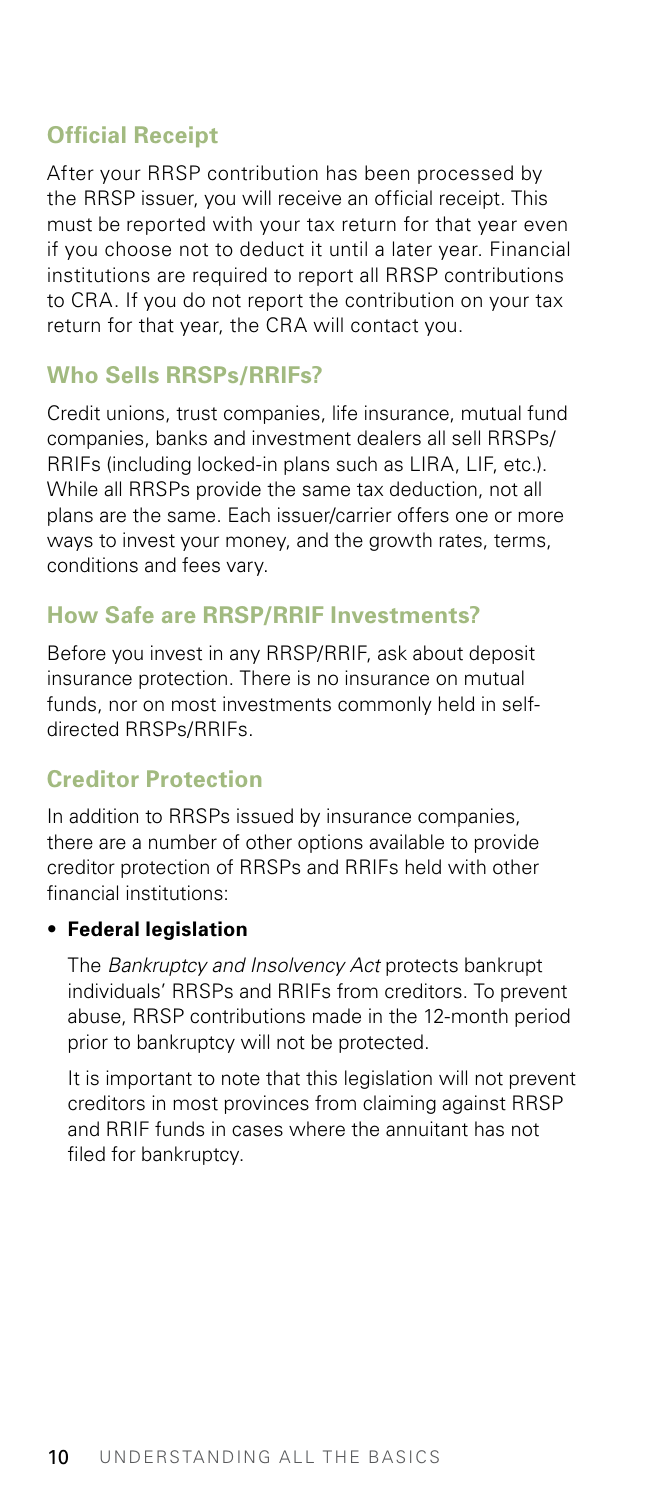#### • **Provincial legislation**

- The Alberta *Civil Enforcement Act* provides protection of RRSP/RRIF funds, held by annuitants residing in Alberta, from any enforcement process with the exception of an enforcement under the *Maintenance Enforcement Act*. An enforcement in process prior to November 1, 2010 is not protected.
- The British Columbia *Court Order Enforcement Act* provides protection of RRSP/RRIF funds, held by annuitants residing in British Columbia, from creditors with the exception of an enforcement under the *Family Maintenance Enforcement Act*. An enforcement process commenced prior to November 1, 2008, is not protected.
- The Manitoba *Registered Retirement Savings Protection Act* provides protection of RRSP/RRIF funds, held by annuitants residing in Manitoba, from creditors with the exception of enforcement under The *Family Property*  Act or *The Family Maintenance Act*. An enforcement in process prior to November 1, 2007, is not protected.
- The Newfoundland and Labrador *Judgment Enforcement Act* provides protection of RRSP/RRIF funds held by annuitants residing in Newfoundland and Labrador from creditors with the exception of enforcement under the *Support Orders Enforcement Act*, *2006*. An enforcement in process prior to April 5, 2007, is not protected.
- The Prince Edward Island *Designation of Beneficiaries Under Benefit Plans Act* provides protection of RRSP and RRIF funds from execution or seizure, held by annuitants residing in Prince Edward Island, where a designation in favour of a spouse, child, grandchild or parent of an annuitant is in effect.
- The Saskatchewan *Registered Plan (Retirement Income) Exemption Act* provides protection of RRSP/RRIF funds from creditors with the exception of enforcement under the *Enforcement of Maintenance Orders Act*, *1997*. If the Court determines the jurisdiction of the RRSP/RRIF annuitant to be Saskatchewan, the RRSP/RRIF will be protected from creditors.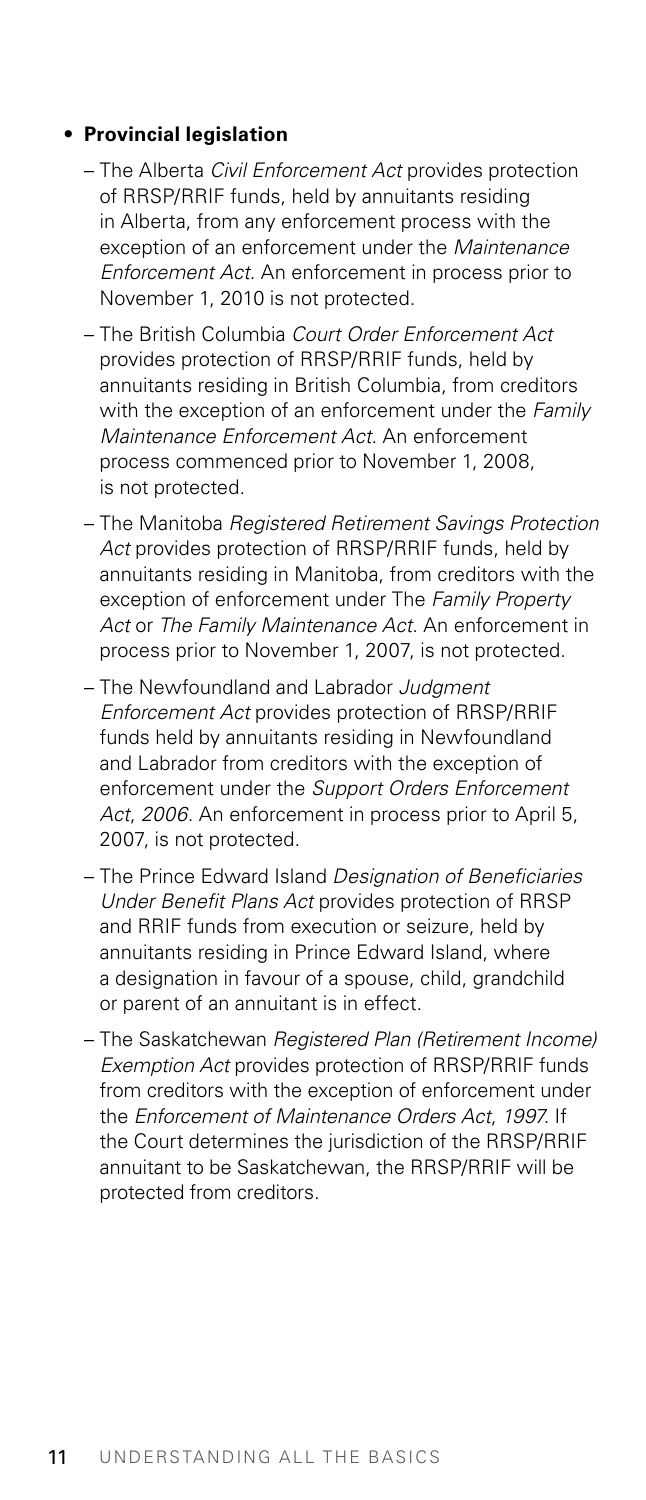#### <span id="page-16-0"></span>• **Pension legislation**

 In most cases, the funds cannot be attached by a third party demand. There are exceptions, however, and certain types of third party demands may be honoured. (For example, a garnishing order issued under matrimonial property legislation may be effective against locked-in funds.)

# **What Types of RRSPs are Available?**

There are three basic types of individual plans available: Deposit Type Plans, Mutual Funds, and Self-Directed Plans. The following is a short description of each plan – but remember that plan features will vary among issuers.

#### **Deposit-Type Plans**

Deposit-type RRSPs are the most common plans. They offer familiar savings options including saving accounts, term deposits or guaranteed investment certificates.

The rate of interest may be variable, fixed or index-linked. Key choices include the term of the deposit (ranging from daily to multi-year); and frequency of interest calculations and payments to the RRSP (daily, monthly, annually, or end of term). Key considerations include the issuer's policy regarding early withdrawals (your investment may be nonredeemable for the term); and deposit insurance coverage.

#### **Mutual Funds\***

There are many types of funds available. Common types are money market funds, income funds and equity funds. The first is invested in short-term securities such as treasury bills, and government and corporate notes. Income funds have the same investments from time to time, but predominantly invest in longer term bonds and mortgages. An RRSP-eligible equity fund invests primarily in stocks. There are also balanced funds which hold all three types of investments.

The funds are divided into units. Unit values are updated frequently based on the market value of the investments.

When mutual funds are held in an RRSP, income or capital gains distributions are commonly used to purchase additional units.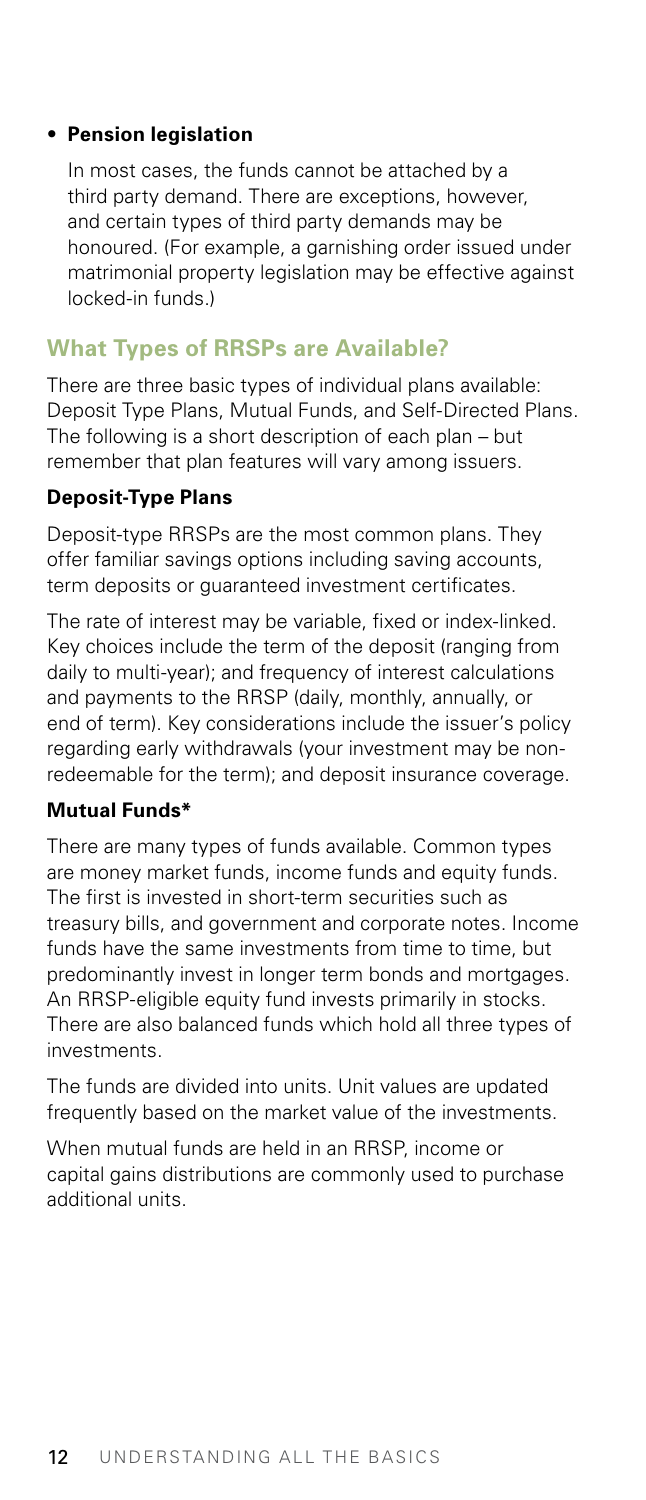<span id="page-17-0"></span>Since mutual fund investments do and will fluctuate in value, they don't provide a guaranteed rate of return. Mutual funds are not covered by deposit insurance. Sales fees, called front-end or back-end loads, can be charged on the acquisition or redemption of units. In addition, all mutual funds pay management fees.

*\*Available through dealers conveniently located in many credit unions*

# **Self-Directed Plan**

With this kind of plan, you can make all your own investment decisions within a wide range of qualified investments. A trustee does all the administration work for you. A self-directed plan may be uneconomical for those with limited RRSP funds, because of the normal administration and transaction fees.

Self-directed plans are suitable for those with considerable investment experience and ample time to manage the funds, or for those who want all their RRSP investments within one plan.

Plans involving mortgages usually incur substantially higher fees. It is permissible to hold within your self-directed RRSP a mortgage on any property you own (non-arm's length mortgage) that is eligible for mortgage insurance. This will result in additional mortgage insurance, legal and possible appraisal fees. Generally, you should only do this with more than \$25,000 of RRSP funds, and should plan for the mortgage to exist for more than three years.

More than one self-directed RRSP can invest in the same mortgage. Only in certain pension jurisdictions can Locked-in RRSPs, LIRAs, and RLSPs (see page 33) be invested in a non-arm's length mortgage.

# **Group (Employer-Sponsored) Plans**

Group RRSPs have become popular in recent years as more and more employers make them available to their employees. They can have all the same investment options as the other types of plans. An individual account is maintained within the group RRSP for each participating employee. A group RRSP can also provide for an employee to contribute to an account in their spouse's name. Contributions to a group RRSP by an employer form part of the employee's deduction limit.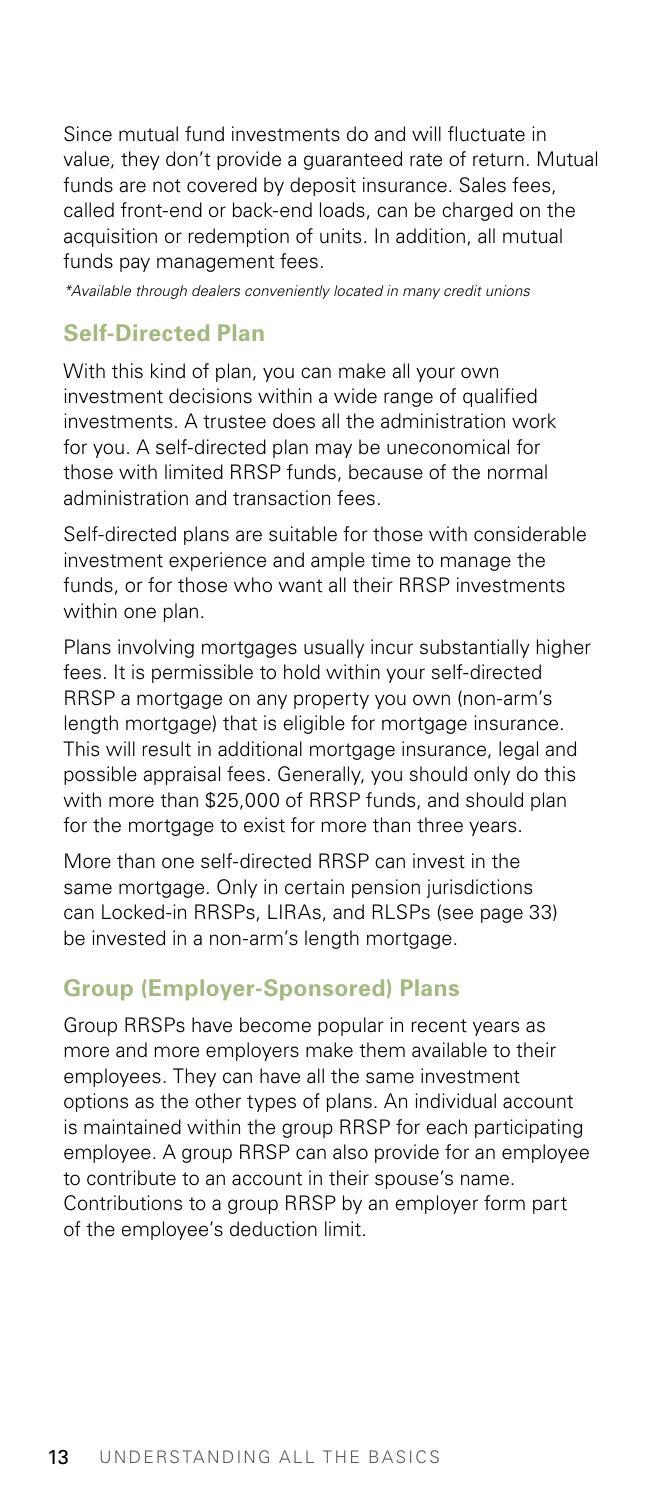<span id="page-18-0"></span>They are also taxable income to the employee, offset by receiving an RRSP contribution receipt. You may not be able to withdraw the employer's contributions and/or your own contributions, and the income thereon, as long as you remain in that employment. Additional restrictions (such as requiring that the employer's portion be used to provide a pension at retirement) are not allowed.

Contributions to group RRSPs by employers and employees are usually voluntary. Employer contributions vest immediately. If employees contribute through payroll deduction, the income tax deducted from their pay cheque is reduced at the same time, recognizing the reduction in their taxable income.

When the employment terminates, any restrictions imposed by the employer on withdrawal or transfer of the funds from the group RRSP cease.

#### **Income Tax Considerations**

Capital gains or dividends earned in an RRSP increase its value. All of the funds eventually coming out of an RRSP must be declared as income for tax purposes. Therefore, you will eventually pay tax on 100% of any capital gains and a full rate of tax on any dividends realized within an RRSP. Compare this to investments held outside an RRSP. Only one half of capital gains would be taxed, and you would pay a reduced amount of tax on the dividends by being able to claim the dividend tax credit. A Tax-Free Savings Account (TFSA) is a registered plan that is available to tax shelter investment income and capital gains. Contact your credit union for additional information on this new registered product.

# **What Does an RRSP Cost?**

Always be sure to ask about fees before deciding on an RRSP. Not all issuers charge fees, but many do. Here are a few of the most common charges:

#### **Front-End Load**

Many issuers sell RRSPs through commissioned salespeople. The sales costs are often deducted from your contribution. Only the net amount is actually invested for you.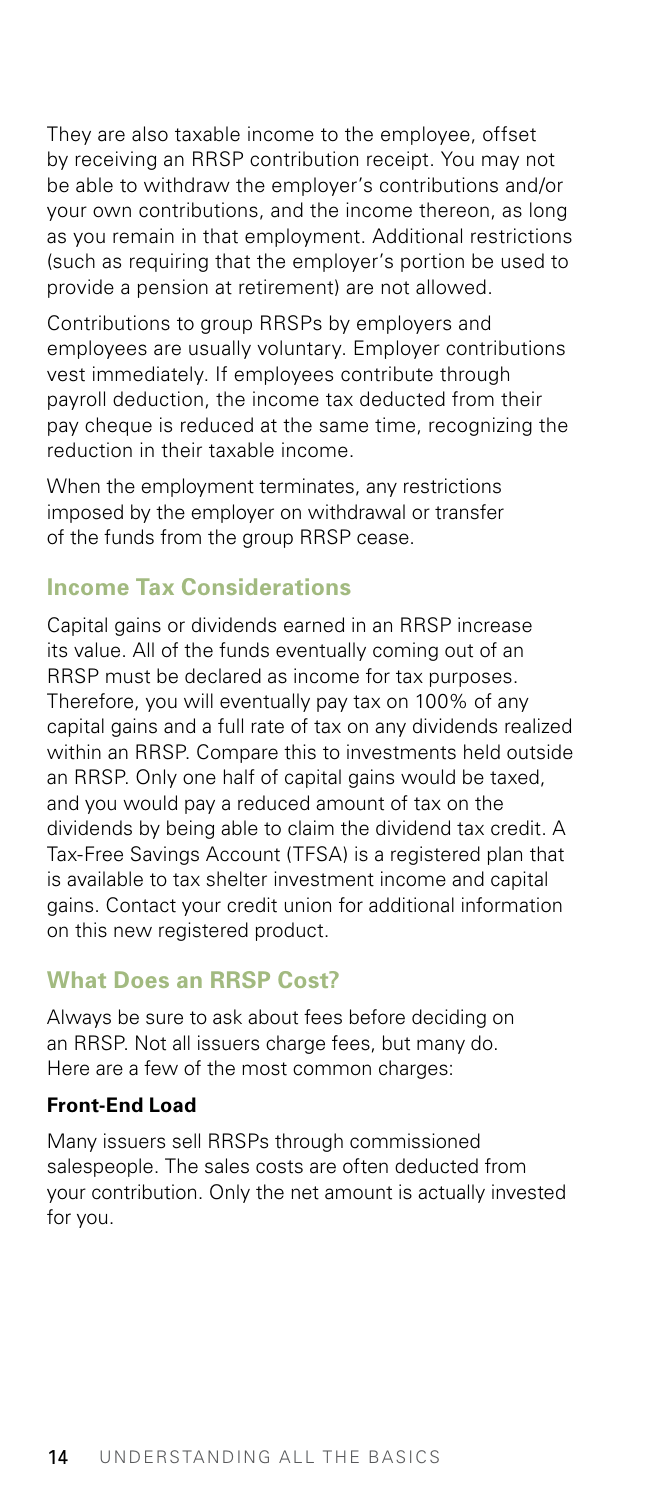#### <span id="page-19-0"></span>**Back-End Load**

Instead of a front-end load, many mutual funds offer the option of a deferred sales fee if you close out the plan within a certain number of years. This can be a percentage of the original contributions or the value at redemption. The percentage usually decreases for each year you stay invested in the same group of funds, and reaches nil within a maximum of 10 years.

#### **Management Expense**

This is an annual fee paid by the mutual fund to cover administrative costs including trustee fees, investment advisor fees and the cost of government reporting. Over a number of years, this can represent a significant reduction in the net yield from your plan.

#### **Other Fees**

Many issuers charge a flat fee on RRSP withdrawals, or if you transfer an RRSP to another issuer.

#### **What Should You Look for in an RRSP?**

Look for the plan that has the best potential return for the risk you are prepared to take.

If there are fees involved, take them into account in comparing the anticipated annual growth. Remember, a front-end load reduces the amount invested.

If for any reason you prefer a short term investment, make sure that your plan can be terminated quickly and at little or no cost.

To compare the earnings on guaranteed type RRSPs, don't look just at interest rates. Ask for the net annual yield.

The more you know about your RRSP before you invest, the better.

#### **Benefits and Advantages**

Under section 207.01 of the *Income Tax Act*, you, or anyone related to you, cannot receive a benefit or advantage that is conditional on the existence of the RRSP. Where you have received such benefits from someone other than the RRSP issuer, you are responsible for reporting that transaction to the CRA and for payment of a penalty tax equal to 100% of that benefit.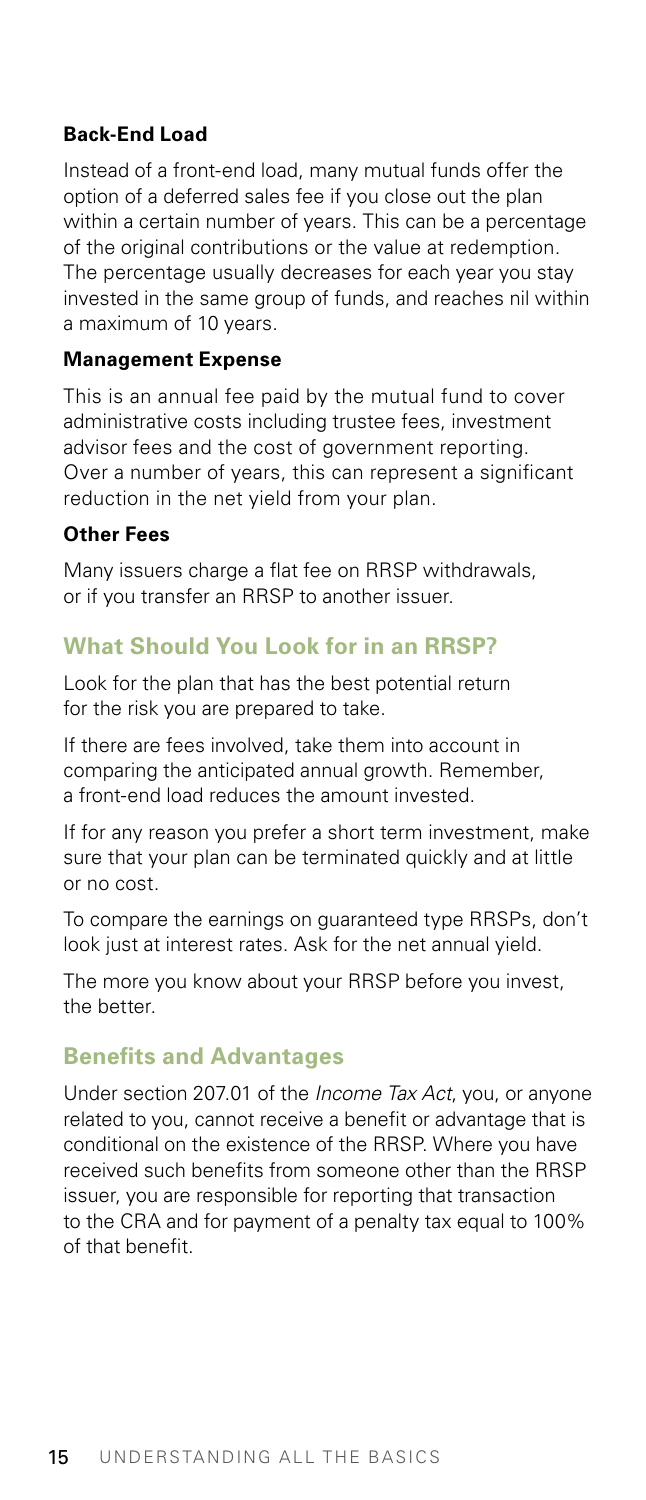# <span id="page-20-0"></span>**Can You Transfer Your RRSP?**

The *Income Tax Act* allows you to transfer your RRSP tax free between issuers at any time. However, if your RRSP investments are non-redeemable, the issuer may not permit a transfer until the term expires. The transfer must be made directly from one issuer to the other.

#### **RRSP Transfers Following Relationship Breakdown**

If RRSPs are included in property to be divided between spouses (as defined on page 2) on breakdown of the relationship, all or part of an RRSP may be transferred between them without income tax consequences. The transfer must be made pursuant to a decree, order or judgement of a court or a written separation agreement, and CRA form T2220 must be completed to document the transfer. Transfers will be reported on a T4RSP issued in the name of the Annuitant. This is for reporting purposes by the financial institution to CRA and the annuitant is not required to file the T4RSP with his/her tax return.

# **Can You Withdraw Funds?**

Funds in most RRSPs can be withdrawn in whole or in part, depending on the original conditions at the time the plan was established. The money you withdraw is taxable and will be reported on a T4RSP by the issuer of your plan.

## **Withdrawals from Spousal RRSPs**

There are special rules for withdrawals from **spousal** plans. If you have contributed or contribute to any spousal plans in the year of a withdrawal, or in either of the two preceding years, the lesser of the funds withdrawn or the amount you contributed during this period will be taxable in your name. This is commonly referred to as the threeyear attribution rule.

Contributions within these three years are deemed to be the first funds withdrawn, regardless of whether the funds withdrawn were actually contributed prior to the attribution period. If the amount withdrawn is more than the amount contributed by you within the three-year attribution period, the excess is declared by your spouse.

To ensure a withdrawal is taxable to the registered annuitant and not the contributor, YOU SHOULD WAIT UNTIL THE THIRD TAXATION YEAR AFTER THE LAST CONTRIBUTION TO ANY SPOUSAL PLAN.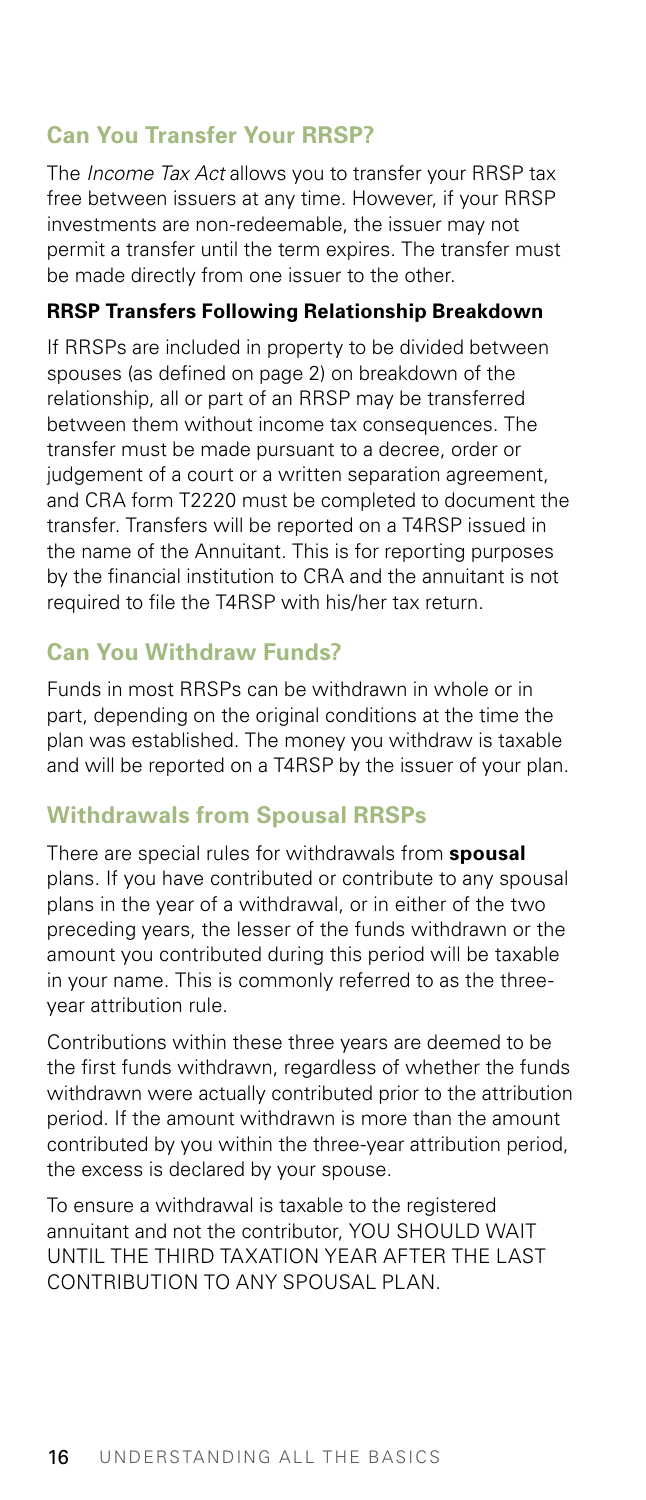<span id="page-21-0"></span>CRA Form T2205 is used to determine whether amounts are taxable to the annuitant or the spouse.

The attribution period terminates on the death or nonresidency from Canada of either party, or upon the legal separation of the spouses.

It also terminates if the RRSP funds are transferred to purchase an annuity. It does apply if they are transferred to a Registered Retirement Income Fund (RRIF) and more than the mandatory minimum payment amount is taken from the RRIF in any of the three years. The amount in excess of the mandatory minimum payment, to a maximum of the contributions within the three years, would be taxed in the hands of the contributor.

# **The Home Buyers' Plan**

Each eligible RRSP annuitant can withdraw, without immediate taxation, up to \$25,000 to be used as part of a downpayment for a qualifying residence. Income tax will not be paid on any portion of the withdrawal repaid to an RRSP before or during the 15 year repayment period explained on page 19. The repayments will not be tax deductible.

*NOTE: Throughout this booklet:*

- *the term spouse can also be read as common-law partner (see definition on page 2)*
- *the term spouse in the locked-in pension information also includes other individuals who have been given similar rights under applicable pension legislation*
- *reference to spousal plan includes common-law partner plan*

#### **For First-Time Home Buyers**

The Home Buyers' Plan (hereafter referred to as the Plan) can only be used by first-time home buyers. An individual qualifies as a first-time buyer if, at the time of the withdrawal(s) under the Plan and the four previous calendar years:

• the individual nor the individual's spouse/common-law partner (CLP) or former spouse/CLP owned a home and lived in it as a principal place of residence.

An individual may participate in the Plan more than once if all previous withdrawals were repaid prior to the current year and they otherwise qualify under the above definition of a first-time buyer.

The first-time home buyer restriction is waived for disabled individuals or for a relative supporting a disabled individual. The disabled individual must qualify for the disability tax credit. The purpose of the Plan withdrawal must be to acquire a home that is more accessible to, or better suited for the care of, the disabled person.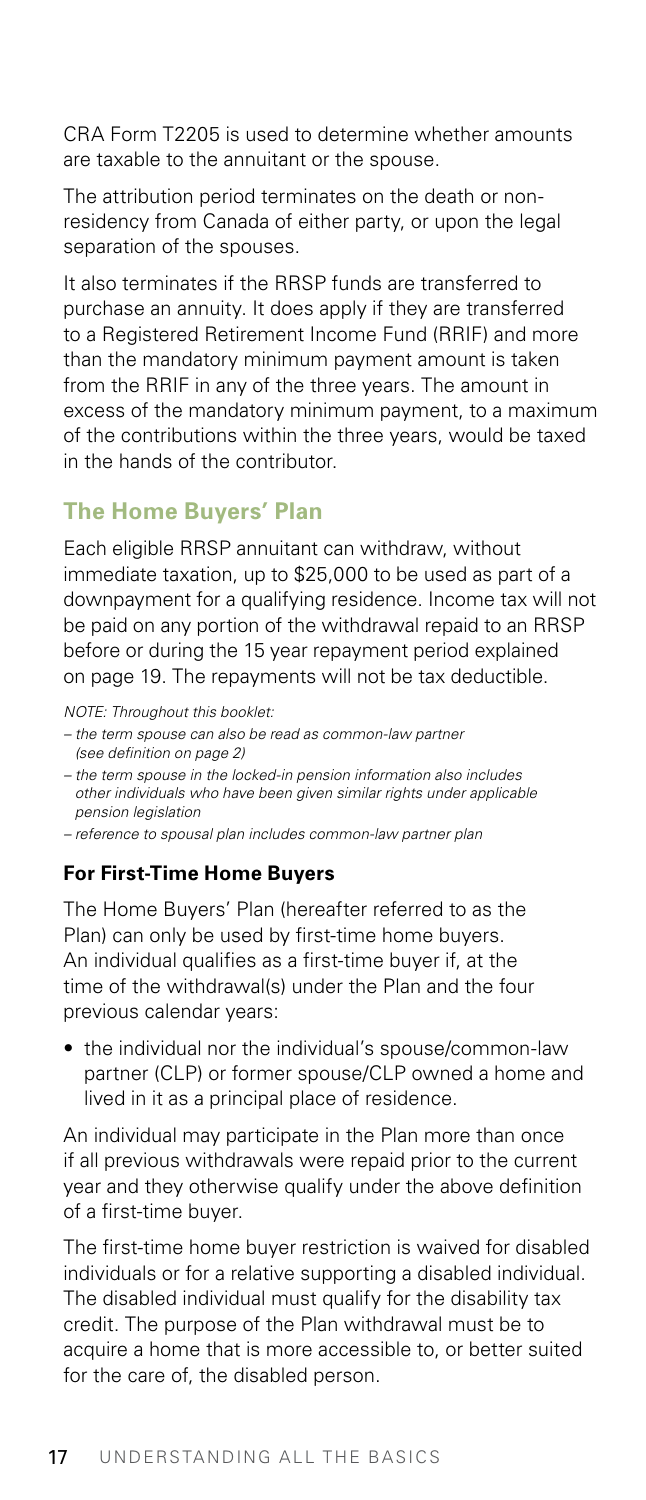### **Definition of Qualifying Residence**

To utilize the Plan, you must have entered into an agreement to purchase or construct a home that:

- is located in Canada:
- was not previously owned by you or your spouse;
- will be acquired by October 1 of the year following the year of withdrawal;
- is intended to be occupied as your principal place of residence no later than one year after its acquisition.

Mobile homes, co-op units, and shares in a co-operative housing corporation also qualify.

#### **Loss of RRSP Deductions**

RRSP contributions must remain in the RRSP for at least 90 days before the Plan withdrawal to be fully deductible. Under the Plan rules you may not be eligible to deduct all or part of your RRSP contributions made during the 89-day period just before you make a Plan withdrawal. For contributions made to your RRSP in the 89-day period just prior to a Plan withdrawal to be deductible, the value of the RRSP immediately following the Plan withdrawal must be at least equal to the contributions made to the RRSP in the 89-day period.

#### **Reduced RRSPs at Retirement**

Before making a withdrawal under this Plan, you should consider the loss of the compounded earnings on this amount for the period the funds will be out of your RRSPs. Even if you make the repayments as requested, there can be a substantial reduction in the value of your RRSPs at retirement.

#### **Applying for Your Home Buyers' Withdrawal**

You apply by completing CRA form T1036 with your RRSP issuer. No withholding tax will be deducted from a qualifying withdrawal.

#### **Other Withdrawal Information**

• you can withdraw from any number of RRSPs, with different institutions, as long as your total withdrawals do not exceed \$25,000;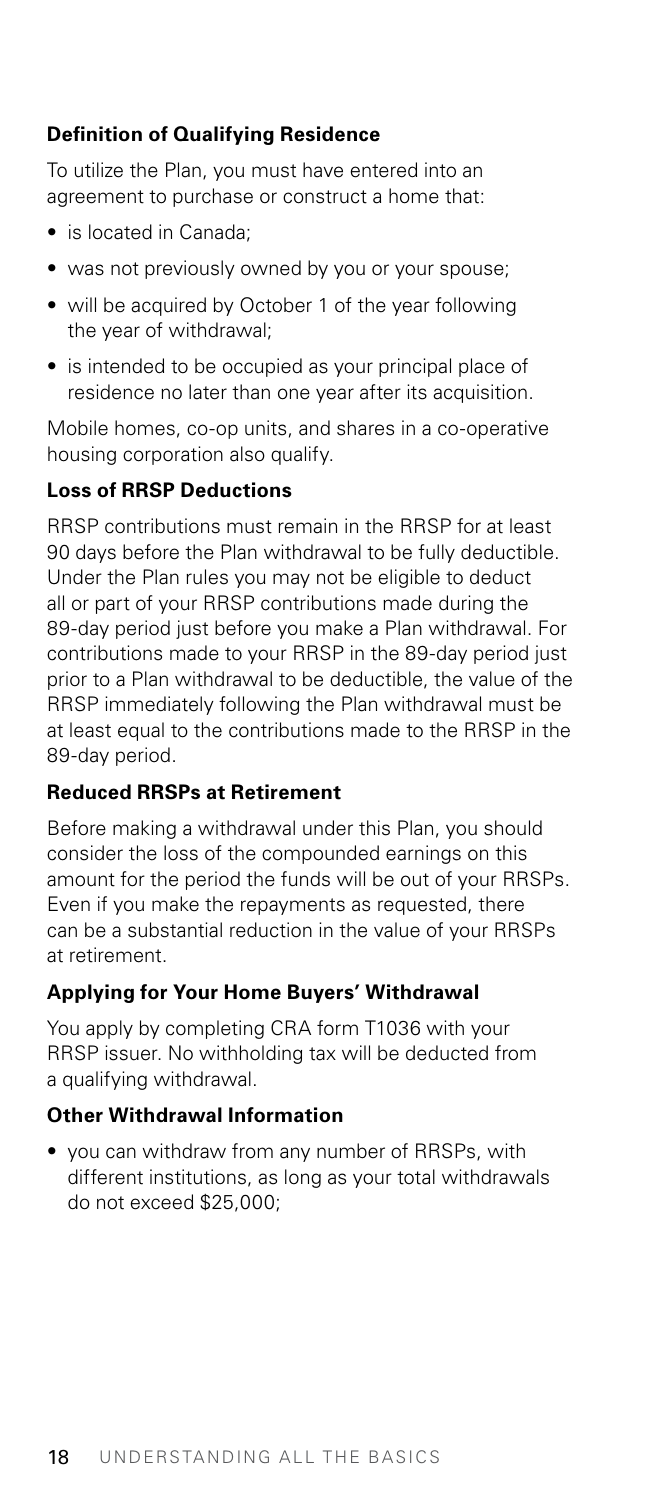- all withdrawals must be within the same calendar year, except if you make a withdrawal within a calendar year, one or more additional withdrawals requested by you within that year can be received in the January following;
- withdrawals can be made up to 30 days after the completion of a purchase;
- withdrawals by your spouse from a spousal plan will not be attributed to you; any amount not repaid by your spouse will be taxed in your spouse's name;
- it is the financial institution's decision whether it will allow early withdrawals from non-redeemable investments;
- a withdrawal is not permitted from a Locked-In RRSP, LIRA or RLSP (see page 21);
- amounts withdrawn will be reported on a T4RSP in the year withdrawn.

#### **Repayments**

You are required to repay (to any RRSP) the amount withdrawn, without interest, in equal payments over a 15 year period commencing in the second calendar year following the year of your withdrawal(s). Repayments made in the first 60 days following a calendar year can be treated as if they were made within the calendar year. On your income tax return, you will designate what portion of your total RRSP contributions are repayments under the Plan, and therefore not deductible from income. In Saskatchewan, a repayment may be made to the Saskatchewan Pension Plan (SPP); however, the maximum contribution limit is \$2,500/year.

If you repay less than the specified amount in a year, you will be taxed in that year on the portion you did not repay. If you repay more than the amount specified in a year, but not the whole balance of the withdrawal, your required repayment in subsequent years will be reduced.

If you die or become a non-resident, the balance which has not been repaid or taxed will be taxed as a lump sum in that year. To provide relief from this lump sum taxation, upon your death your surviving spouse can take over your repayment or alternative income inclusion schedule.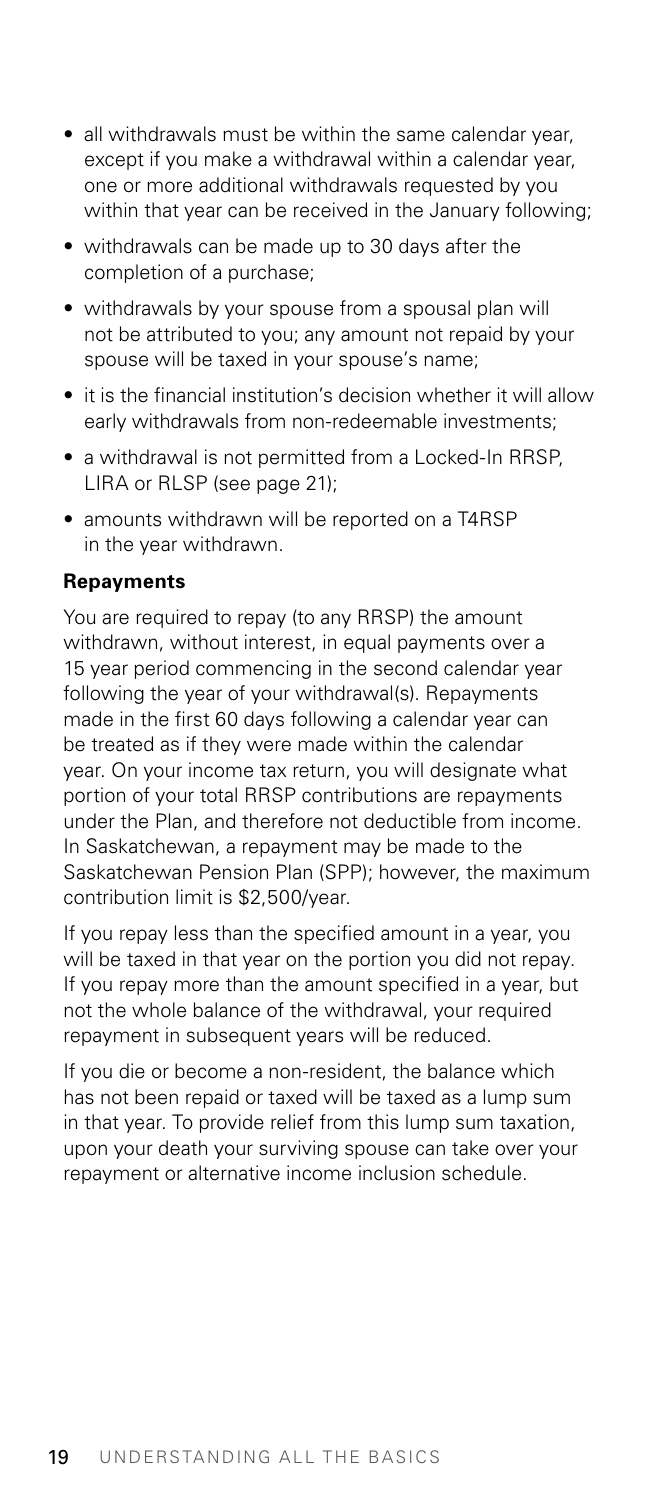#### <span id="page-24-0"></span>**Retired RRSP Annuitants**

This Plan is attractive to retirees who qualify as firsttime home buyers. Each qualifying spouse can use up to \$25,000 of their RRSP funds toward the purchase of a residence. If you don't make any repayments you will be taxed, on the amount withdrawn, evenly over 15 years. However, perhaps you plan to withdraw at least this amount from your RRSPs in each of those years anyway. These withdrawals would be taxable. By utilizing this Plan, you get the use of up to \$25,000 now, you pay no additional tax in the year of the withdrawal or the following year, and then you (or your surviving spouse) pay the tax with devalued dollars over 15 years thereafter.

# **The Lifelong Learning Plan**

An individual may withdraw up to \$10,000 per year from his or her RRSP, without immediate taxation, to finance full-time training or higher education of at least 3 months duration for the individual or the individual's spouse.

Full-time is defined as at least 10 hours of study per week. Disabled students can qualify with part-time enrollment. Withdrawals cannot exceed \$20,000 over a four year period.

It is the financial institution's decision whether it will allow early withdrawals from non-redeemable investments. Withdrawals are not permitted from Locked-in RRSPs/ LIRAs/RLSPs (see page 21).

A tax deduction is not allowed for an RRSP contribution made less than 90 days before it is withdrawn under this provision.

You are required to repay (to any RRSP) the amount withdrawn, without interest, in equal payments over a 10 year period commencing in the year following the last year in which the student is enrolled full-time, or in the sixth year following the first withdrawal, whichever is earlier. A repayment may be made to the Saskatchewan Pension Plan (SPP); however, the maximum contribution limit is \$2,500/year.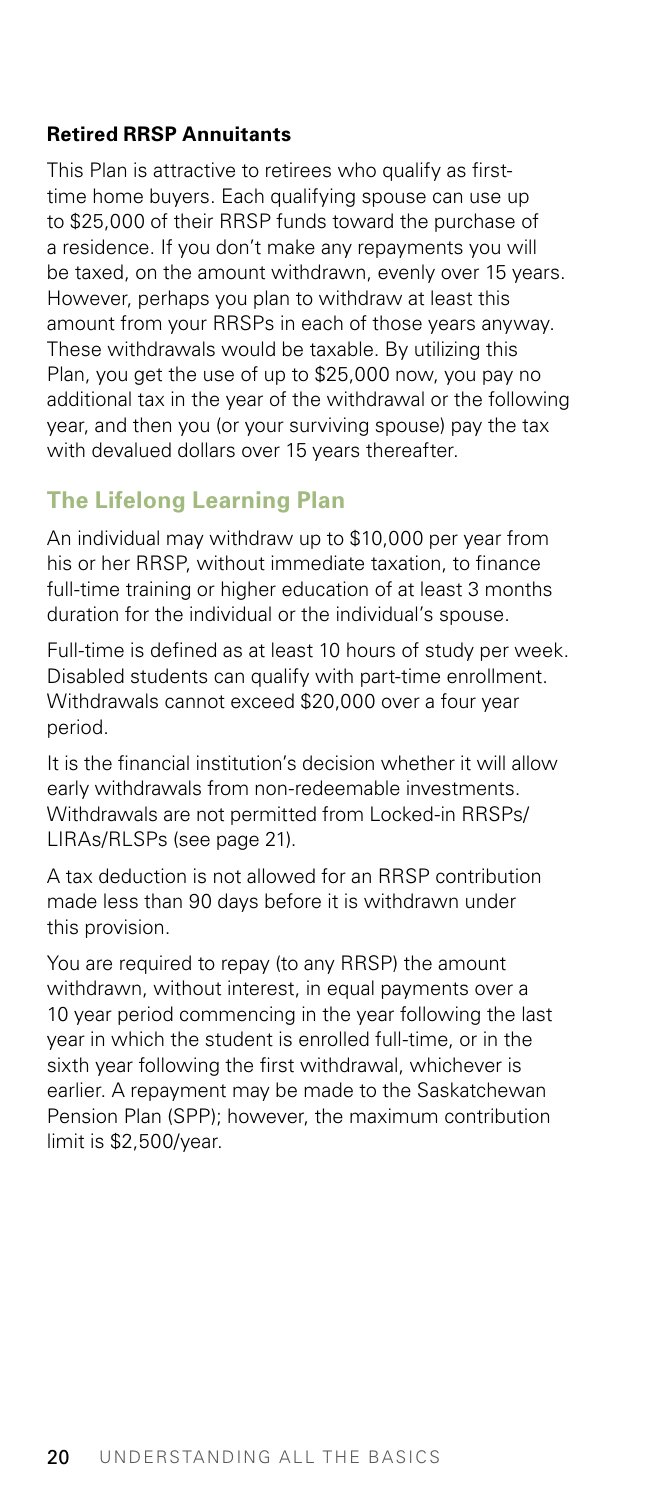<span id="page-25-0"></span>Any amount not repaid as requested will be added to the income of the planholder for that year. Special rules will apply if the RRSP funds are withdrawn and the student does not complete the educational program.

Before making a withdrawal for education, you should consider the loss of the compounded earnings on this amount for the period the funds will be out of your RRSPs. Even if you make the repayments as requested, there may be a substantial reduction in the value of your RRSPs at retirement.

You apply by completing CRA form RC96 with your RRSP issuer. No withholding tax will be deducted from a qualifying withdrawal. A T4RSP will be issued to you in the year of withdrawal.

## **Locked-in RRSPs/LIRAs/RLSPs**

These are RRSP contracts that contain funds transferred from Registered Pension Plans (RPP) that are subject to pension legislation. The Locked-in RRSP is available for pension funds that are federally regulated under the *Pension Benefits Standards Act*, *1985*. The LIRA is available for all provincial pension jurisdictions. The RLSP is a Restricted Locked-in Savings Plan that is available under the Federal *Pension Benefits Standards Act, 1985*. A transfer from an RPP to an RLSP is not permitted. The RLSP can only accept funds from a Restricted Life Income Fund (RLIF).

Withdrawals from a Locked-in RRSP/LIRA/RLSP are normally not permitted. There may be a minimum age restriction to convert the funds to a retirement income option and there may be restrictions to purchase a life annuity. Some pension jurisdictions will allow you to purchase a Life Income Fund (LIF) or a Locked-in Retirement Income Fund (LRIF) as an alternative to a life annuity. Saskatchewan pension legislation provides a SK RRIF as a retirement income option to replace LIF and LRIF (see page 32). Under the Federal *Pension Benefits Standards Act, 1985*, the Restricted Life Income Fund (RLIF) is available in addition to LIF (see page 31).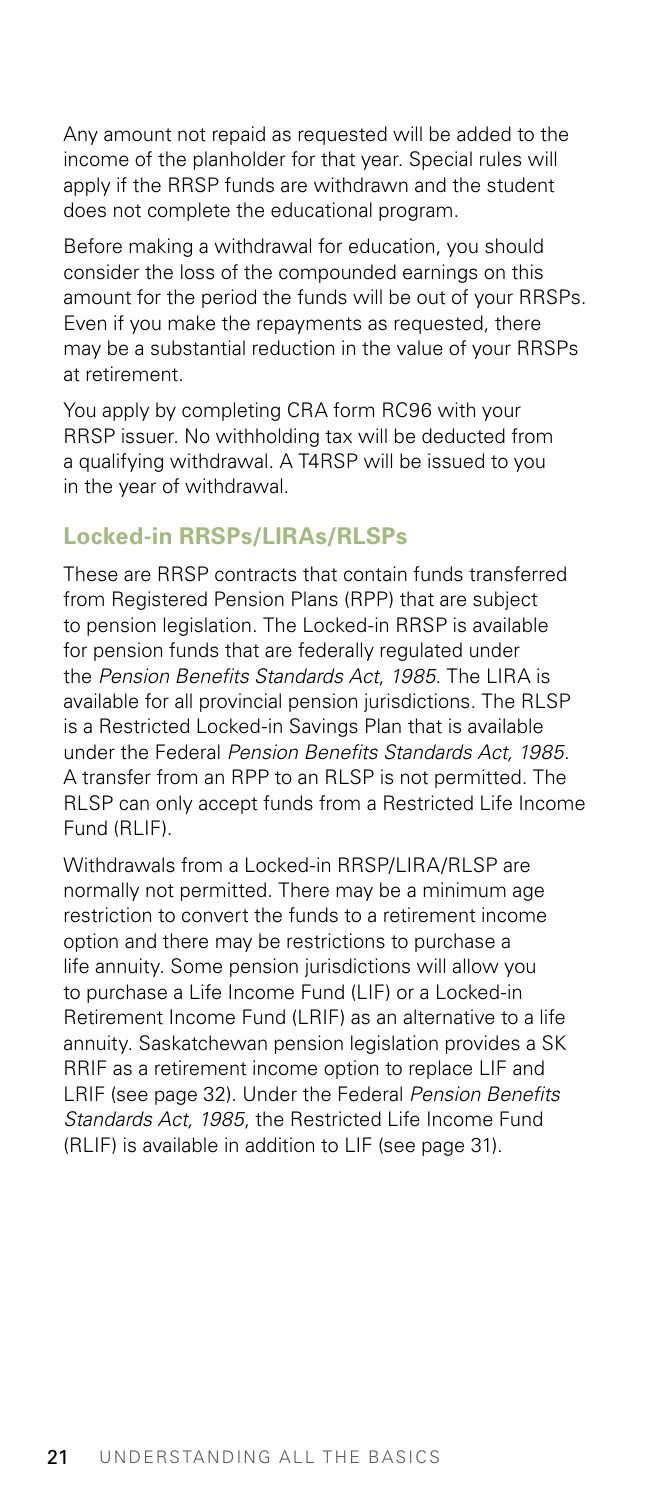# <span id="page-26-0"></span>**Is There Withholding Tax?**

Yes, when you withdraw money (excluding withdrawals under the Home Buyers' Plan or Lifelong Learning Plan) from your RRSP, government regulations require tax to be withheld as follows:

| Amount withdrawn in excess<br>of annual minimum amount<br>for the year | % Withholding tax<br>deducted at source |
|------------------------------------------------------------------------|-----------------------------------------|
| Up to \$5,000                                                          | 10%                                     |
| \$5,000.01 to \$15,000                                                 | 20%                                     |
| Over \$15,000                                                          | 30%                                     |

Where more than one withdrawal is being made and the total amount to be withdrawn for the year is reasonably known in advance, the tax rate is based on the total of all withdrawals.

The amount of tax withheld will be reported to you on a T4RSP and should be claimed on the "Total income tax deducted (from all information slips)" line of your tax return. You should remember that RRSP withdrawals are included in your taxable income, so the tax withheld will not necessarily cover the taxes payable due to the withdrawal. On the other hand, if you are not taxable, by filing a tax return you can receive a refund of the taxes withheld.

If you are a non-resident when you withdraw funds, non-resident tax of not more than 25% will be deducted depending on the tax treaty between Canada and your country of residence.

## **Can You Leave Funds in an RRSP Indefinitely?**

No, you must either purchase a retirement income option or withdraw your funds before the end of the calendar year in which you reach age 71.

#### **Designation of Beneficiary**

*NOTE: Throughout this booklet:*

- *the term spouse can also be read as common-law partner (see definition on page 2)*
- *the term spouse in the locked-in pension information also includes other individuals who have been given similar rights under applicable pension legislation*
- *reference to spousal plan includes common-law partner plan*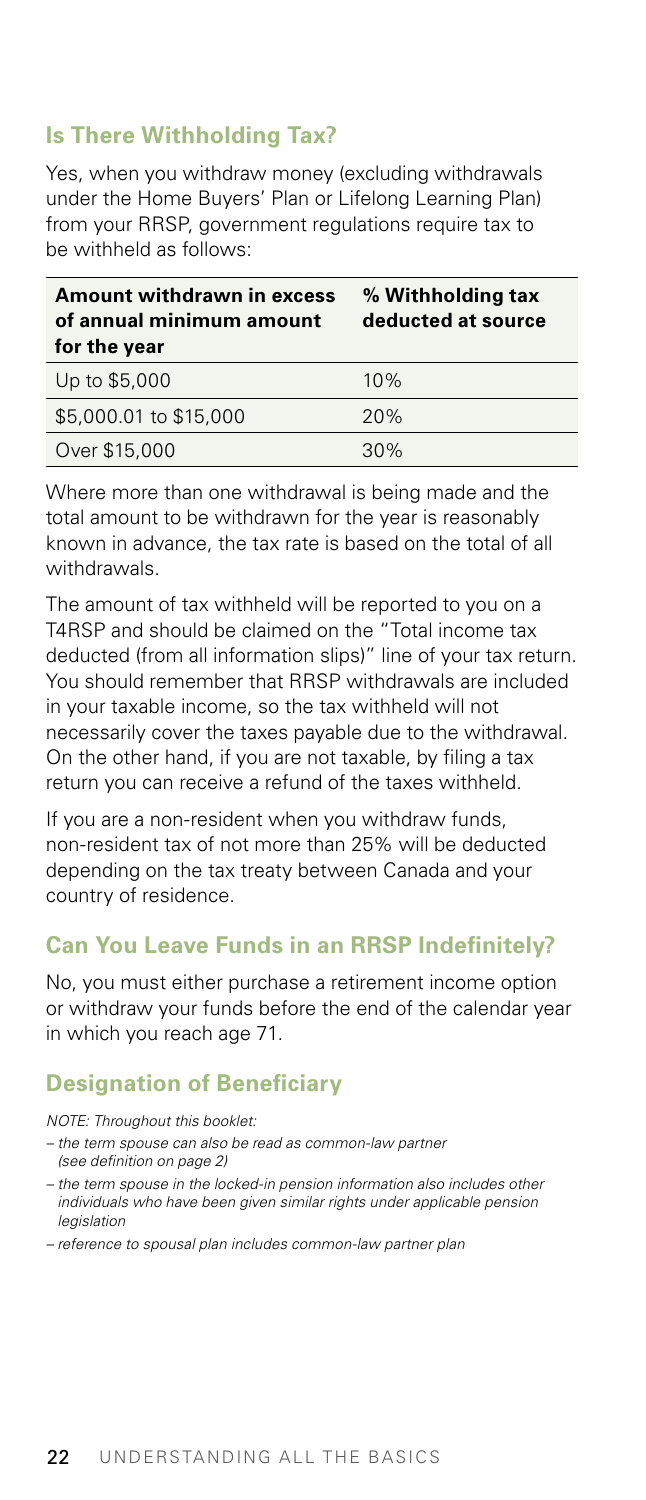#### **When Designating a Beneficiary on an RRSP or RRIF**

- You may appoint one or more primary beneficiaries, as well as one or more alternate beneficiaries. Your spouse can be named as either a primary or alternate beneficiary.
- The portion of the RRSP or RRIF proceeds payable to your spouse or to a financially dependent child or grandchild may be transferred directly to another plan as permitted by the *Income Tax Act* or paid to the beneficiary.
- The proceeds of the RRSP or RRIF will be divided among the named "primary beneficiaries" who are alive at the date of your death. If all the primary beneficiaries have predeceased you, the proceeds would be divided among the named "alternate beneficiaries" who are alive at the date of your death. If none of the named beneficiaries survive you, or if none of them are willing to accept the funds, the proceeds will be paid to your estate.
- Except in those situations noted below, the estate is responsible for reporting and paying income tax on the funds. This could result in an inequitable distribution of assets if the designated beneficiaries are not the only residual beneficiaries of the estate.
- If the designation names a child under the age of majority or an incompetent individual, there may be a legal requirement that the proceeds of the RRSP or RRIF be paid to the Public Trustee or Official Guardian.
- If your designated beneficiary predeceases you, the designation on the contract does not provide for the proceeds to pass to that beneficiary's children.

*NOTE: A beneficiary designation on the RRSP or RRIF contract is not recognized in Quebec.*

#### **Liability for Income Tax**

The estate is required to pay the income tax on any RRSP or RRIF proceeds paid to your designated beneficiary. Exceptions could occur if:

1) Your spouse is designated as the sole beneficiary of the RRSP or RRIF and the entire amount is transferred to his/her RRSP or RRIF. If all these conditions are not met, a joint election by your spouse and your estate representative can be made to report all or part of the amount as income of your spouse.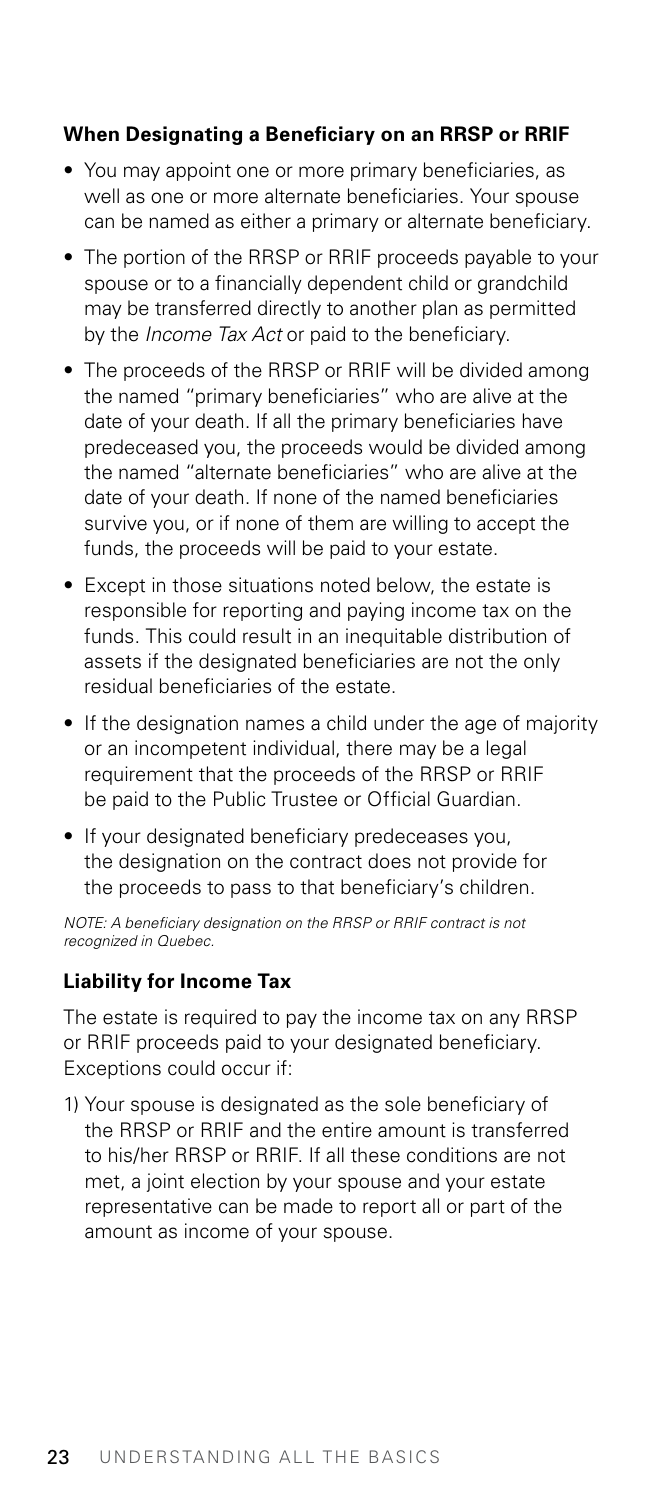2) You had financially dependent children or grandchildren at the date of your death. Provisions in the *Income Tax Act* permit the transfer of RRSP or RRIF proceeds to financially dependent children or grandchildren, and depending on the circumstances, the proceeds may be reportable as income of the child or grandchild rather than income of the deceased.

 If the child is physically or mentally infirm, the proceeds can be transferred to his/her RRSP, RRIF or contributed to his/her Registered Disability Savings Plan (RDSP). The estate would not be required to pay income tax on the amount transferred/contributed. To receive the rollover provision for a contribution to his/her RDSP, completion of the RC4625 *Rollover to a Registered Disability Savings Plan (RDSP) Under Paragraph 60(m)* is required.

*NOTE: If your estate has insufficient assets to pay taxes on RRSP or RRIF proceeds paid to designated beneficiaries, Canada Revenue Agency (CRA) will collect the outstanding income tax from those individuals.*

#### **Making the 'Best' Designation**

The decision of when and how to make a designation is YOUR responsibility. The "best" designation is the one that meets your personal and estate planning objectives.

Careful consideration should be given to:

• **Changes in your personal circumstances** When you prepare a new Will or if you marry, any former Wills may be revoked. Depending on the applicable provincial legislation, a designation in a Will may be revoked at the same time. A designation on a "designation form" will not automatically be revoked or changed by any future marriage or divorce. A new designation form must be completed in order to effect a change.

• **The liability for the payment of debts and taxes**

#### • **Pertinent provincial and federal legislation**

Pension funds are subject to and controlled by specific legislation. If you designate a person other than your spouse (or other individual who has been given similar rights under applicable legislation) to receive the proceeds, such legislation may override and void your designation.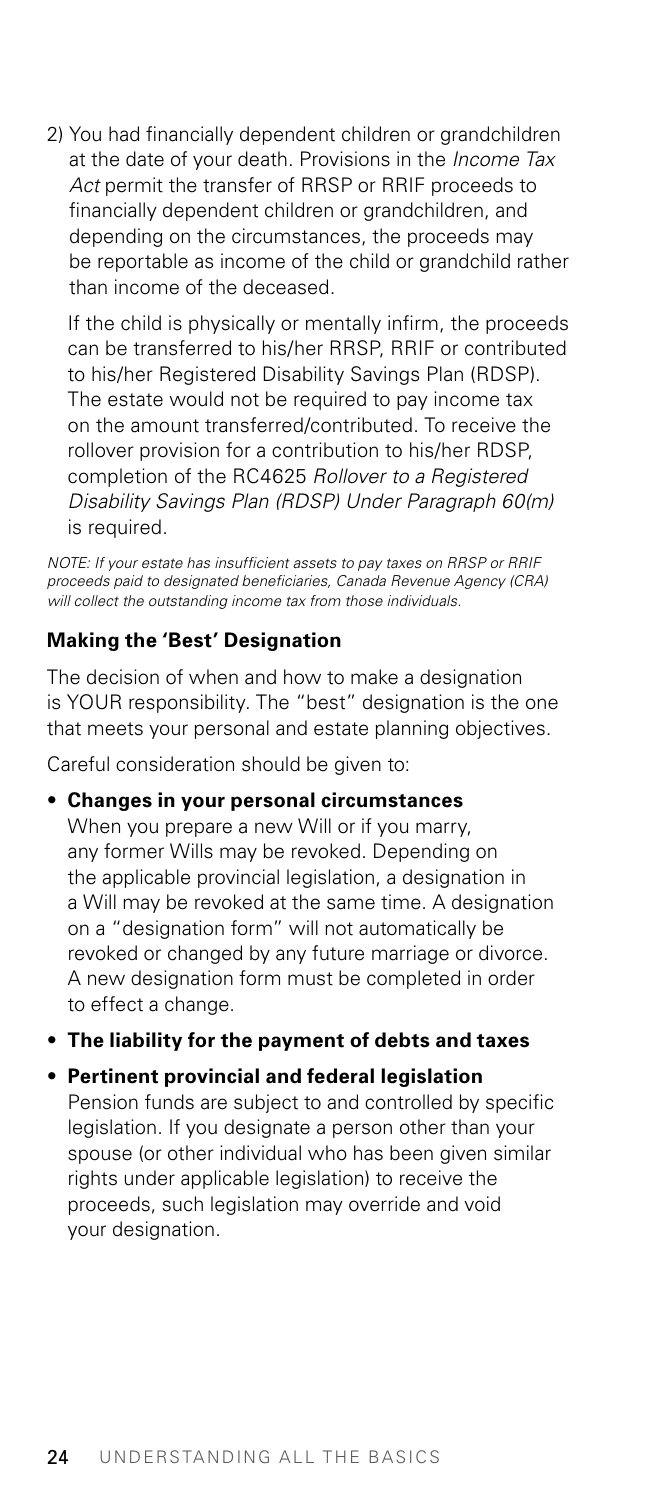<span id="page-29-0"></span>Whatever method of designation you select, a review is recommended when there are changes in legislation or in your personal circumstances. If you do not designate anyone or if the beneficiary predeceases you or refuses the gift, the proceeds will be paid to your estate and distributed in accordance with the terms of your Will (or under the laws of intestacy if you don't have a Will).

### **What Happens if You Die?**

If your spouse is the beneficiary of your RRSP, or inherits these amounts under your Will, the proceeds can be transferred to an RRSP, RRIF or annuity for your spouse. He or she will not have to pay tax on the funds until they are withdrawn. If your spouse is over 71, he or she can use all or part of the funds to purchase a retirement income option.

If your beneficiary is a child or grandchild who was financially dependent on you, there are a number of options available for continued tax sheltering (see page 35).

In all other circumstances, your RRSP funds are taxed on your final tax return. The result is the same as if you had withdrawn your RRSP immediately before your death.

If a registered charity is the designated beneficiary of the RRSP in the plan or Will, the charitable donations tax credit can be extended to the estate.

# **Contributions After Death**

Following your death, your legal representative cannot make further contribution to your RRSP. However, your legal representative can arrange contributions to RRSPs for your spouse, and deduct those amounts on your final tax return. This applies to contributions for the year of death made within your RRSP deduction limit (see page 3). The contributions must be made within 60 days after the end of the calendar year of your death.

# **Retirement Income Options for RRSP Funds**

#### **How Does an RRSP Provide Retirement Income?**

Regular contributions to an RRSP will result in a substantial accumulation of savings. When you desire income, you can invest your savings in one or more of four retirement income options. You can have any number of each option.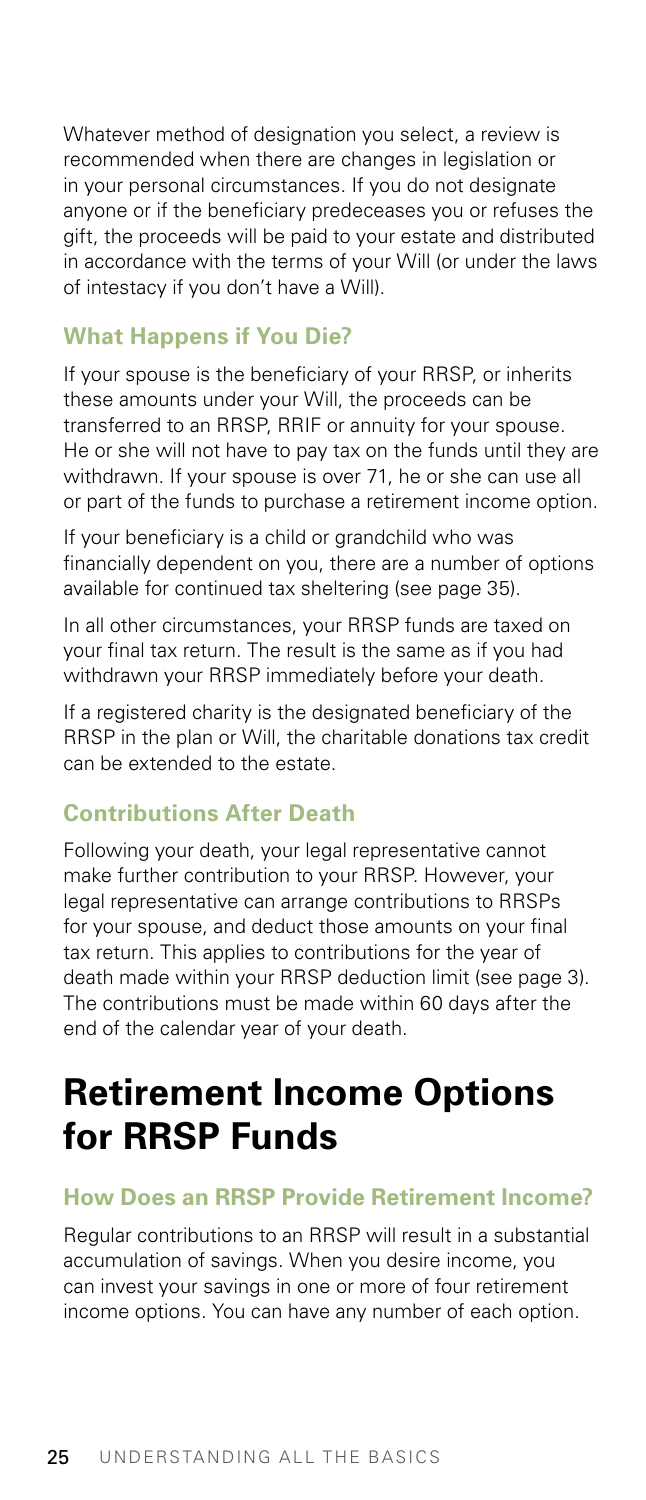# <span id="page-30-0"></span>**What Options are Available?**

The *Income Tax Act* provides the following income options:

- RRIF
- Term Certain Annuity to Age 90 (TCA 90)
- Life Annuity
- Variable Benefit (VB) from a Money Purchase Pension Plan

*NOTE: Throughout this booklet:*

- *the term spouse can also be read as common-law partner (see definition on page 2)*
- *the term spouse in the locked-in pension information also includes other individuals who have been given similar rights under applicable pension legislation*
- *reference to spousal plan includes common-law partner plan*

RRIFs, life annuities and VBs provide an income that can last for the lifetime of you or your spouse. TCA 90s last until you or your younger spouse turn 90.

Funds which have been transferred from a pension plan are usually subject to pension legislation. At one time, you were restricted to purchasing only life annuities with these funds. Some provinces have approved Life Income Funds (LIFs) and/or Locked-in Retirement Income Funds (LRIFs) for these funds (see page 31 & 32), as alternatives. These are subject to the RRIF legislation in the *Income Tax Act*.

# **When Can You Start to Receive Retirement Income?**

There is no minimum required age for the purchase of a retirement income option, except with most LIRAs. You must purchase your retirement income option, before the end of the calendar year in which you turn 71. You can make a contribution to your RRSP for that year as long as you contribute by December 31.

## **Is Retirement Income Taxable?**

There is no tax consequence when transferring your RRSP funds to a retirement income option. You only report, for tax purposes, the resulting payments as received. Since the income is spread over your retirement years, so is the tax liability. If you are 65 or over in the year, your retirement income qualifies for the Pension Income Credit (see below) if you are not already qualified. In addition, if you and your spouse elect to split your pension income, the overall tax liability may be reduced.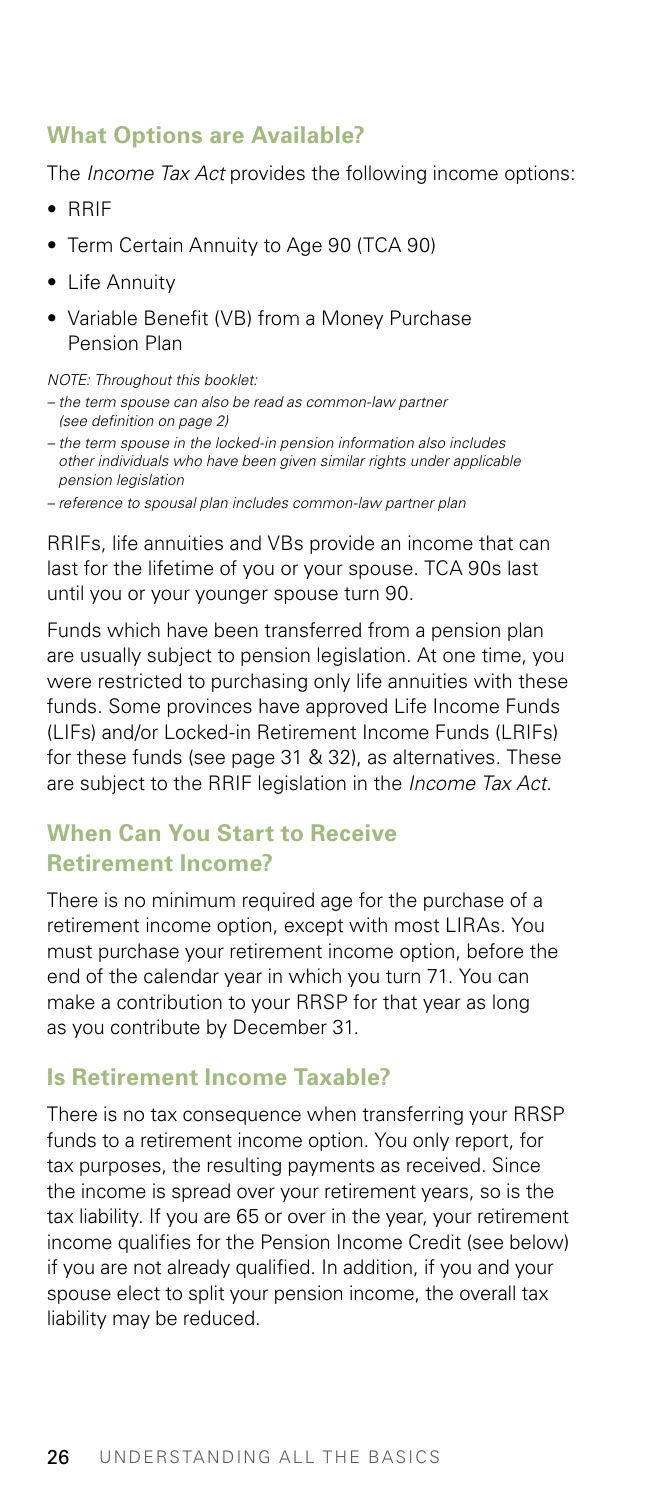<span id="page-31-0"></span>Neither RRIF payments nor annuity payments qualify as earned income. Annuity payments cannot be transferred to an RRSP. RRIF payments in excess of the mandatory minimum payment amount (see page 5) may be transferred DIRECTLY to an RRSP in your name until the end of the calendar year you turn 71. This might enable you to reduce the value of a RRIF to deposit insurance limits.

# **Withholding Tax**

Income tax may be deducted from RRIF payments, but not annuity payments. The withholding tax is at the same rates as with direct RRSP withdrawals (see page 22) based on the total amount of all scheduled payments from the RRIF that year that are in excess of the annual minimum amount. The withholding tax applies to the full amount of payment taken from your RRIF in the same calendar year the RRIF is opened. Thereafter, it only applies to the portion of a RRIF payment in excess of the mandatory minimum payment amount for the year.

# **Pension Income Credit**

The pension income credit is a federal income tax credit on qualified pension income (see below). The maximum pension income credit is \$2,000. In 2014, the maximum pension income credit was \$300 (\$2,000 x 15% lowest tax bracket). Provincial income tax rules closely parallel the federal calculation and will save you an additional amount of provincial tax. The total tax reduction depends on your province of residence.

#### **Amounts that DO qualify for this credit**

At any age:

• periodic payments from a pension plan including Variable Benefits or superannuation plan including foreign pensions taxable in Canada

If you are 65 or over in a year, or regardless of age if received as a result of the death of your spouse:

- income from a RRIF, LIF, RLIF, LRIF, SK RRIF, MB RRIF or Saskatchewan Pension Plan (SPP) or an annuity purchased with RRSP or DPSP funds
- interest earned on term certain (general) annuities

#### **Amounts that DO NOT qualify**

- Old Age Security
- any payments from the CPP or Quebec pension plans
- retiring allowances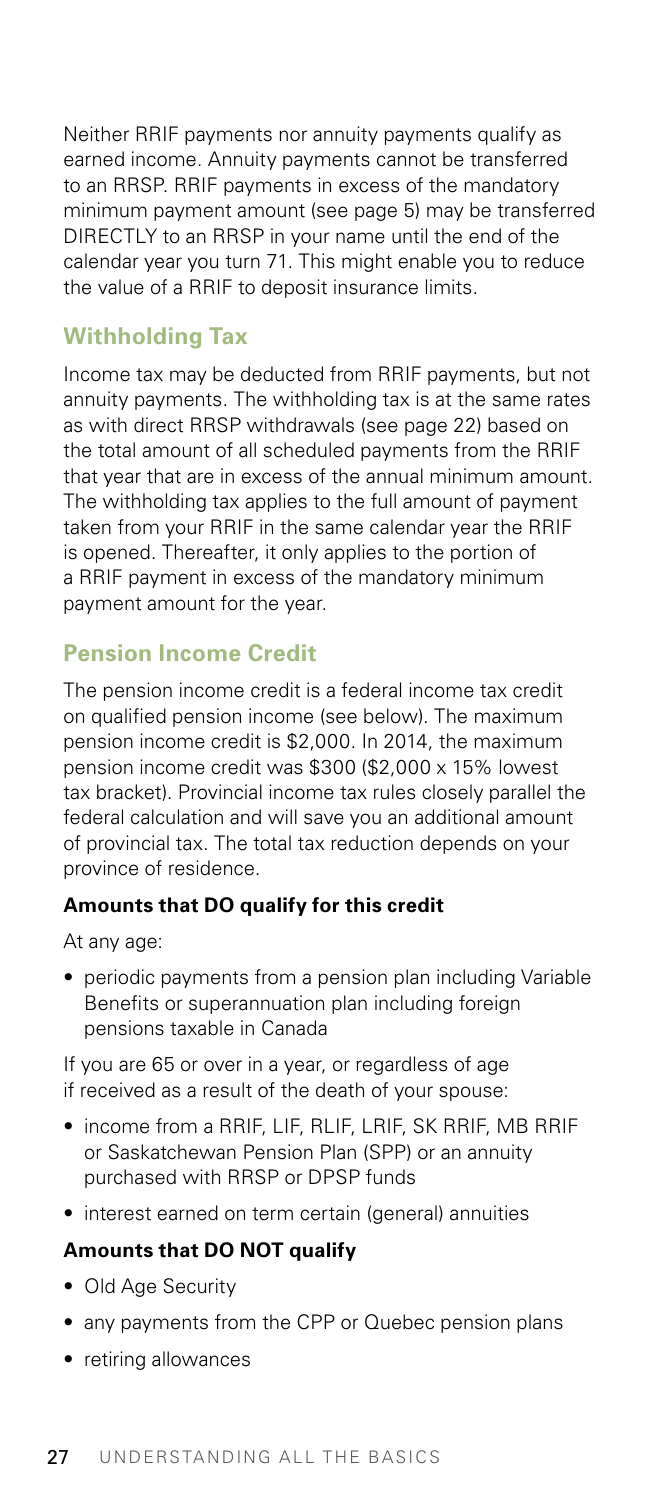- <span id="page-32-0"></span>• lump sum withdrawals from a pension or superannuation plan
- cash withdrawals from an RRSP

## **When Should You Buy?**

You should convert your RRSP funds to a form of retirement income if:

- you need more cash in regular periodic payments, or
- you are 65 or over in the year and need the qualification for the Pension Income Credit, or
- you will pay a reasonable rate of tax on the income now, but may be in a higher tax bracket or subject to the Old Age Security clawback in later years.

The best time to purchase annuities is when interest rates are at the peak of a cycle.

The mandatory minimum payment from a RRIF is taxable income. Therefore, you should take into consideration that purchasing a RRIF before the mandatory conversion age will increase your taxable income.

# **Registered Retirement Income Fund (RRIF)**

*NOTE: Throughout this booklet:*

- *the term spouse can also be read as common-law partner (see definition on page 2)*
- *the term spouse in the locked-in pension information also includes other individuals who have been given similar rights under applicable pension legislation*
- *reference to spousal plan includes common-law partner plan*

You cannot contribute directly to a RRIF. Funds can be transferred from an RRSP, another RRIF, a Registered Pension Plan, a Deferred Profit Sharing Plan, or a commuted RRSP annuity.

Some RRIFs are similar to continuing an RRSP, with the exception that you must take some taxable payments from the RRIF. You can choose any payment level, as long as the total each year is at least equal to the mandatory minimum amount. There is no maximum payment level. With many RRIFs you can fluctuate your payments up or down above the minimum from year to year. Obviously the higher the payments you take, the sooner your funds will be depleted. RRIFs can continue for the lifetime of the annuitant or their spouse.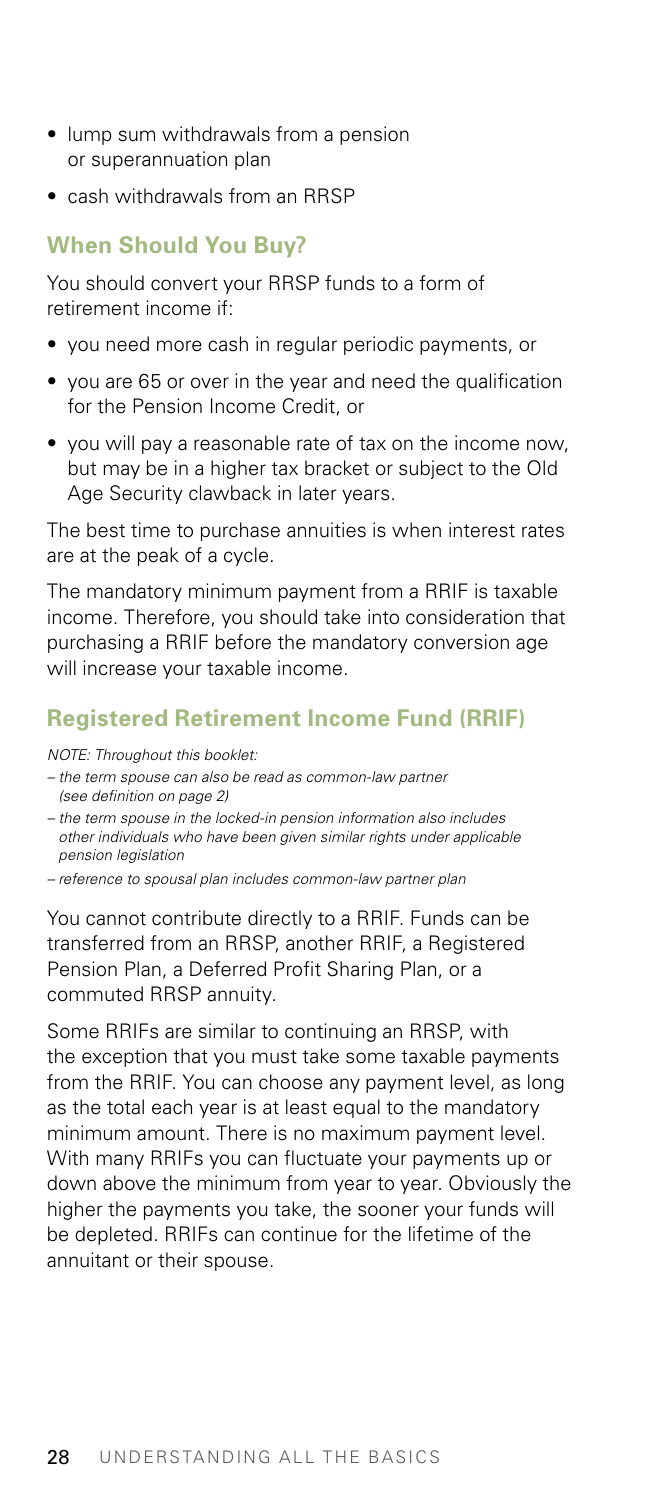#### **Spouse's Birthdate**

You can elect to base your RRIF payments on your spouse's birthdate. You must make this election at the time you apply for your RRIF.

- If your spouse is younger, your minimum payment will be lower.
- If your spouse is older, your minimum payment will be higher without triggering withholding tax at source.

If you didn't make this election when you applied for your RRIF, or you marry (or enter into a common-law relationship), you can transfer your RRIF to a new RRIF based on your spouse's age. If you made this election when the RRIF was opened and you want the minimum payments to be based on your age, you can transfer your RRIF to a new RRIF.

#### **Minimum Payment**

You don't have to take any payment from a RRIF in the calendar year it is first funded. In subsequent years, there is a mandatory minimum payment amount which changes annually based on your age (or your spouse's age if you have elected) and the total value of the RRIF at the beginning of the year.

#### **Minimum Payment, Age Less Than 71**

If your age (or your spouse's age if you have elected) is less than 71 at the beginning of the year, the minimum payment amount you must receive is calculated by subtracting the age at January 1 from 90, and dividing the result into the value of the RRIF at the beginning of the year.

### **Minimum Payment, Age 71 and older**

If the age at the beginning of the year is 71 or older, the minimum payment depends on whether the RRIF was first funded before or after January 1, 1993.

*The percentages in the first column on page 30 apply to Qualifying RRIFs first funded before January 1, 1993, and to which:*

- *no additional RRSP funds have been added after that date, and*
- *no funds have been transferred from another RRIF funded after that date.*

*The second column applies to General RRIFs first funded after January 1, 1993, or a previous RRIF that receives funds from either of the above sources after that date.*

*All calculations are based on the total value of the RRIF at the beginning of the year.*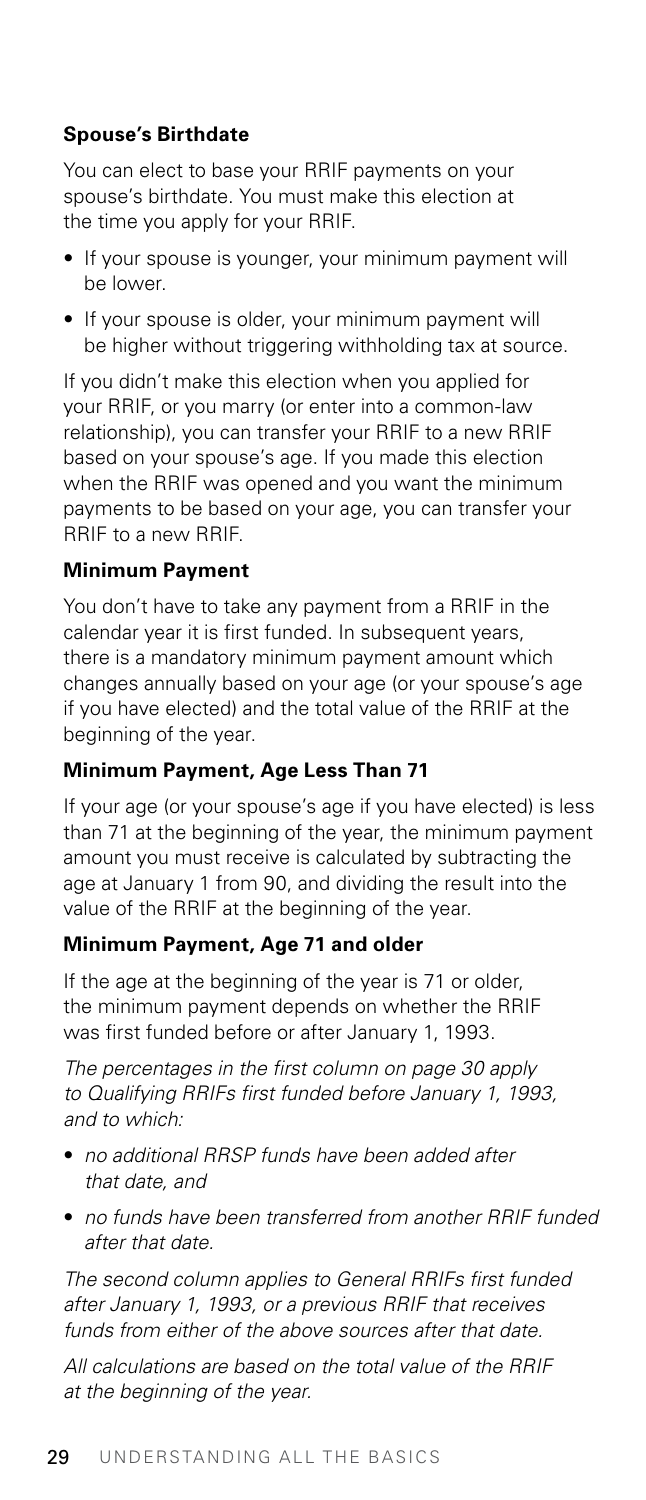| <b>Your Age</b> | <b>RRIF Funded</b><br><b>Before 1/1/93</b><br>(Qualifying RRIF)<br>% | <b>RRIF Funded</b><br>After 31/12/92<br>(General RRIF)<br>% |
|-----------------|----------------------------------------------------------------------|-------------------------------------------------------------|
| Under 71        | $1/(90 - age)$                                                       | 1/(90-age)                                                  |
| 71              | 5.26                                                                 | 5.28                                                        |
| 72              | 5.40                                                                 | 5.40                                                        |
| 73              | 5.53                                                                 | 5.53                                                        |
| 74              | 5.67                                                                 | 5.67                                                        |
| 75              | 5.82                                                                 | 5.82                                                        |
| 76              | 5.98                                                                 | 5.98                                                        |
| 77              | 6.17                                                                 | 6.17                                                        |
| 78              | 6.36                                                                 | 6.36                                                        |
| 79              | 6.58                                                                 | 6.58                                                        |
| 80              | 6.82                                                                 | 6.82                                                        |
| 81              | 7.08                                                                 | 7.08                                                        |
| 82              | 7.38                                                                 | 7.38                                                        |
| 83              | 7.71                                                                 | 7.71                                                        |
| 84              | 8.08                                                                 | 8.08                                                        |
| 85              | 8.51                                                                 | 8.51                                                        |
| 86              | 8.99                                                                 | 8.99                                                        |
| 87              | 9.55                                                                 | 9.55                                                        |
| 88              | 10.21                                                                | 10.21                                                       |
| 89              | 10.99                                                                | 10.99                                                       |
| 90              | 11.92                                                                | 11.92                                                       |
| 91              | 13.06                                                                | 13.06                                                       |
| 92              | 14.49                                                                | 14.49                                                       |
| 93              | 16.34                                                                | 16.34                                                       |
| 94              | 18.79                                                                | 18.79                                                       |
| 95 and over     | 20.00                                                                | 20.00                                                       |

#### **Investment Choices**

RRIFs are available in all the same types as RRSPs (see pages 12–14), including self-directed. The actual investments in a self-directed RRSP can be transferred to a self-directed RRIF. Shorter term investments provide some protection against the future inflation of interest rates.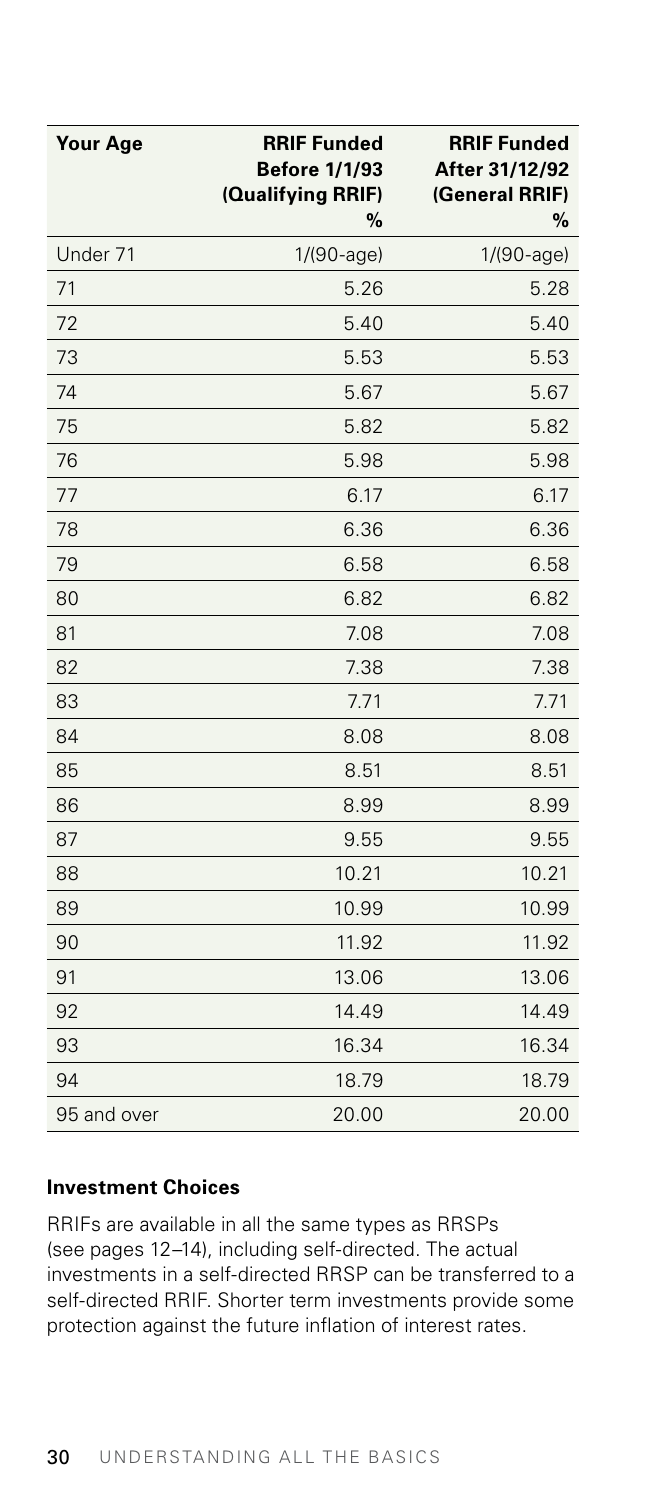#### <span id="page-35-0"></span>**Other Questions to Ask**

Ask about fees, deposit insurance protection and estate preservation on any RRIF before you invest. RRIFs are fully transferable between carriers.

# **Life Income Fund (LIF)**

A LIF holds funds locked-in under pension legislation. The same mandatory minimum payments apply as with a RRIF; however, with a LIF there is also a maximum payment amount per year. LIF governed under Federal *PBSA, 1985*, New Brunswick, Alberta, British Columbia or Ontario pension legislation, the maximum payment restriction continues to age 90. LIF governed under Newfoundland and Labrador pension legislation, must be converted to an LRIF or a life annuity before the end of the year the annuitant attains age 80. LIF governed under Saskatchewan pension legislation, must be converted to a SK RRIF or a life annuity before the end of the year the annuitant attains age 80. LIF governed under Manitoba, Nova Scotia and Quebec pension legislation, the maximum payment restriction continues for the life of the contract.

# **Restricted Life Income Fund (RLIF)**

RLIF holds locked-in funds governed under Federal *Pension Benefits Standards Act, 1985 (PBSA, 1985)*. The same mandatory minimum payments apply as with RRIF, however, with an RLIF there is also a maximum payment amount per year. Like *PBSA, 1985* LIF, there is no requirement to convert an RLIF to a Life Annuity at age 80. The RLIF provides a 50% unlocking option of funds transferred from a Locked-in RRSP, LIF or RPP.

# **Variable Benefit (VB)**

The following pension jurisdictions permit LIF-type payments (VB) from a defined contribution pension plan:

- Federal *PBSA, 1985*
- Alberta
- British Columbia
- Manitoba
- Nova Scotia

Saskatchewan pension jurisdiction permits RRIF-type payments (VB) from a pension plan of defined contribution (money purchase) benefits.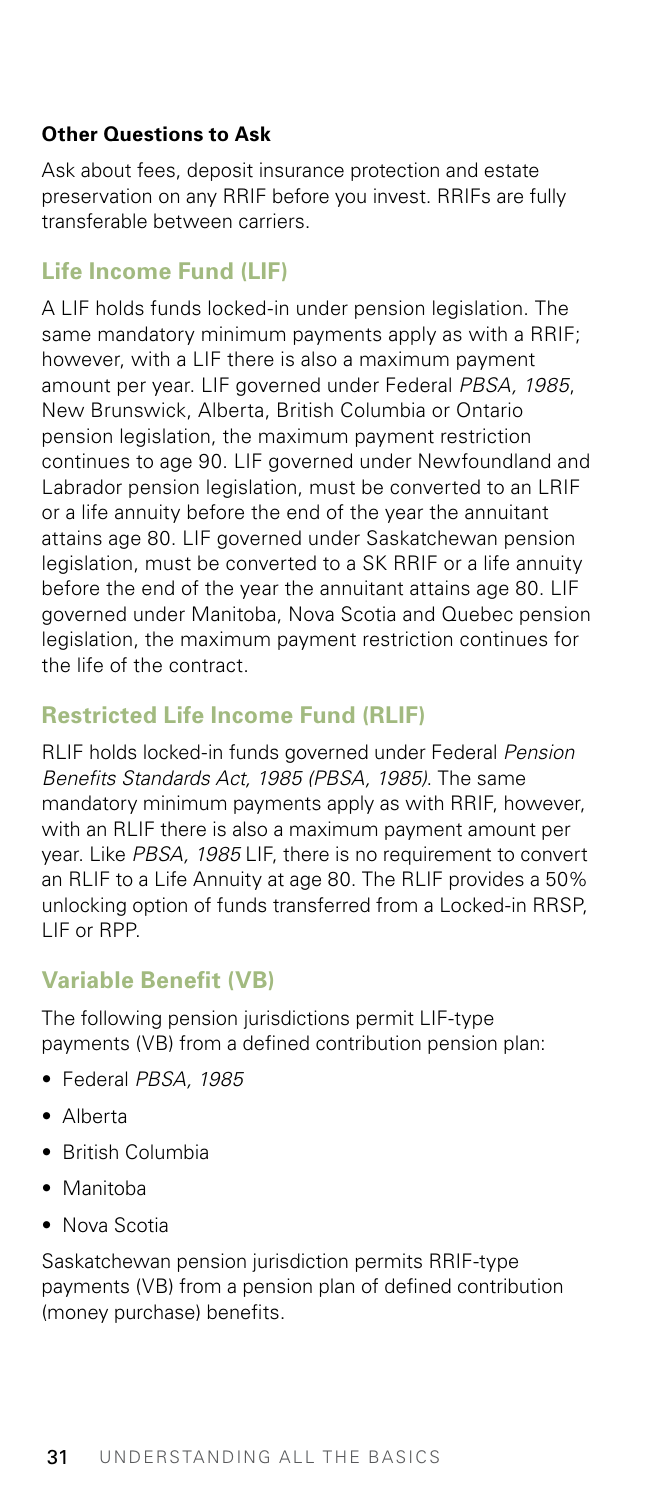## <span id="page-36-0"></span>**Minimum/Maximum Payments of LIF/RLIF/LRIF**

The minimum payment calculation may be based on the age of the annuitant or the age of the spouse (Quebec and Nova Scotia the spouse must be younger); however, the annuitant's age must be used for New Brunswick LIF.

The maximum payment calculations must be based on the age of the annuitant.

### **Locked-In Retirement Income Fund (LRIF)**

An LRIF holds funds locked-in under pension legislation. It is a RRIF, non-commutable **for life**. Conversion to an annuity is not mandatory, but is an option at any time. The same mandatory minimum payments apply as with a RRIF, however, there is also a maximum payment amount per year to ensure the LRIF continues for the lifetime of the annuitant. An LRIF is only available for purchase under Newfoundland and Labrador pension legislation.

## **Saskatchewan RRIF (SK RRIF)**

The SK RRIF is available for funds governed under Saskatchewan pension legislation. Unlike the LIF or LRIF, the funds are not locked in. There is no maximum withdrawal limit from a SK RRIF. This means that all the funds could be withdrawn in one lump sum, although this would not normally be recommended. A new LIF or LRIF is no longer an option for Saskatchewan pension funds. Like the LIF/LRIF, the SK RRIF is protected from creditors. Individuals may transfer their LIRA, LIF or LRIF (governed under Saskatchewan legislation) to a SK RRIF. If the Registered Pension Plan (RPP) permits, the RPP may transfer directly to a SK RRIF.

#### **Manitoba RRIF (MB RRIF)**

The MB RRIF is available for funds governed under Manitoba pension legislation. Unlike the LIF, the funds are not locked-in. There is no maximum withdrawal limit from MB RRIF. This means that all the funds could be withdrawn in one lump sum, although this would not normally be recommended. The MB RRIF is protected from creditors. Eligible individuals may request a one-time transfer of up to 50% of their LIF (governed under Manitoba legislation) to a MB RRIF. If the Registered Pension Plan (RPP) permits, the RPP may transfer directly to a MB RRIF.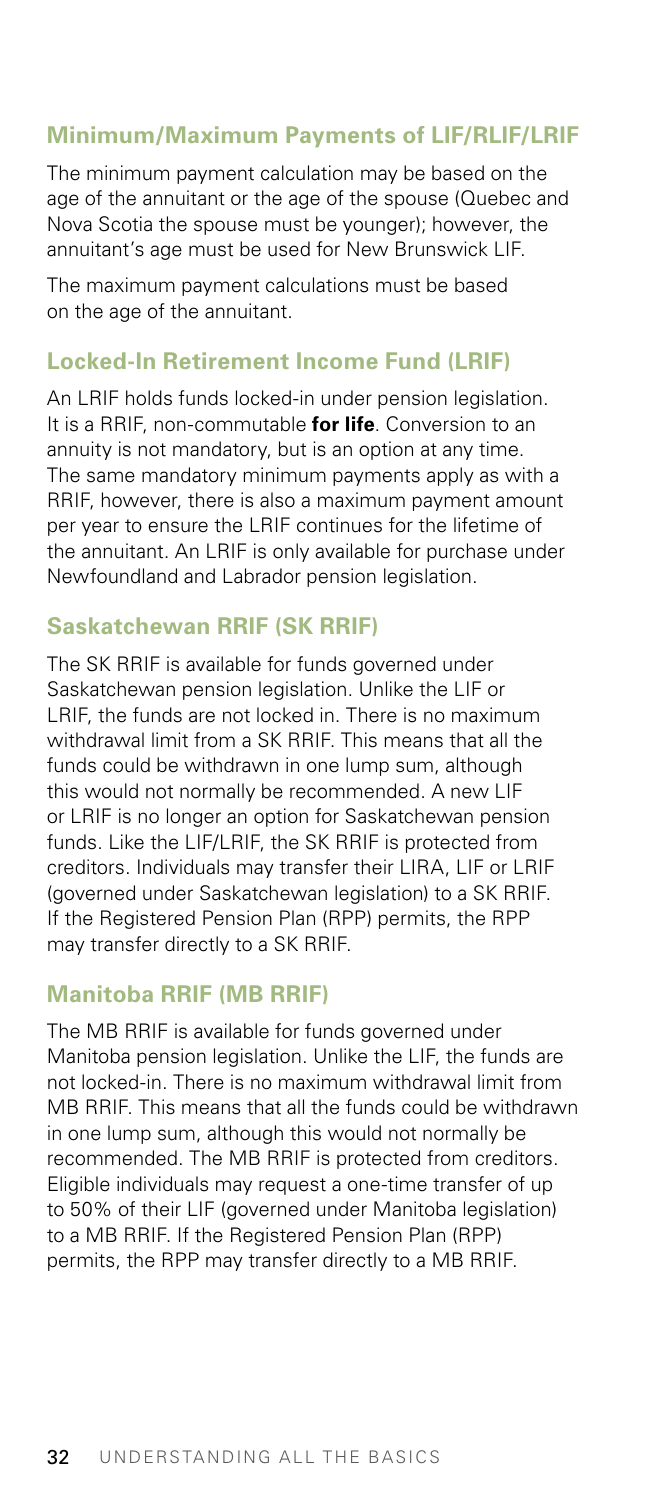### <span id="page-37-0"></span>**Investment Choices**

Like RRSP and RRIFs, the Deposit Type Plans, Mutual Funds and Self-Directed Plans options apply to locked-in pension funds (see pages 12–14). However, non-arm's length mortgages are not available under all jurisdictions.

### **Taxation of LIF, RLIF, LRIF, SK RRIF and MB RRIF**

The taxation of payments under these types of contracts is identical to RRIF payments (see pages 26–27).

#### **Benefits and Advantages**

Under section 207.01 of the *Income Tax Act*, you, or anyone related to you, cannot receive a benefit or advantage that is conditional on the existence of the RRIF. Where you have received such benefits from someone other than the RRIF carrier, you are responsible for reporting that transaction to the CRA and for payment of a penalty tax equal to 100% of that benefit.

# **Term Certain Annuity to Age 90 (TCA 90)**

The TCA 90 provides regular periodic payments which can continue until your 90th year. If your spouse is younger than you, the TCA 90 can be purchased to continue to your spouse's 90th year. As an alternative to an annuity with a fixed rate of return, some issuers offer TCA 90s on which the yield and payments are periodically adjusted with changes in interest rates.

## **Life Annuity**

A life annuity provides a series of regular payments that will continue for at least the rest of your life, no matter how long you live. There are two basic forms of life annuities:

#### **Single Life**

A single life annuity with no guaranteed period gives the highest initial life annuity payments, but only for your lifetime, with no further payments after your death (see Guaranteed Payments below).

#### **Joint and Last Survivor**

This annuity provides payments for the lifetime of both you or your spouse. The payments can continue to the last survivor at the full amount, or they can reduce by any stipulated percentage on your death, or the death of either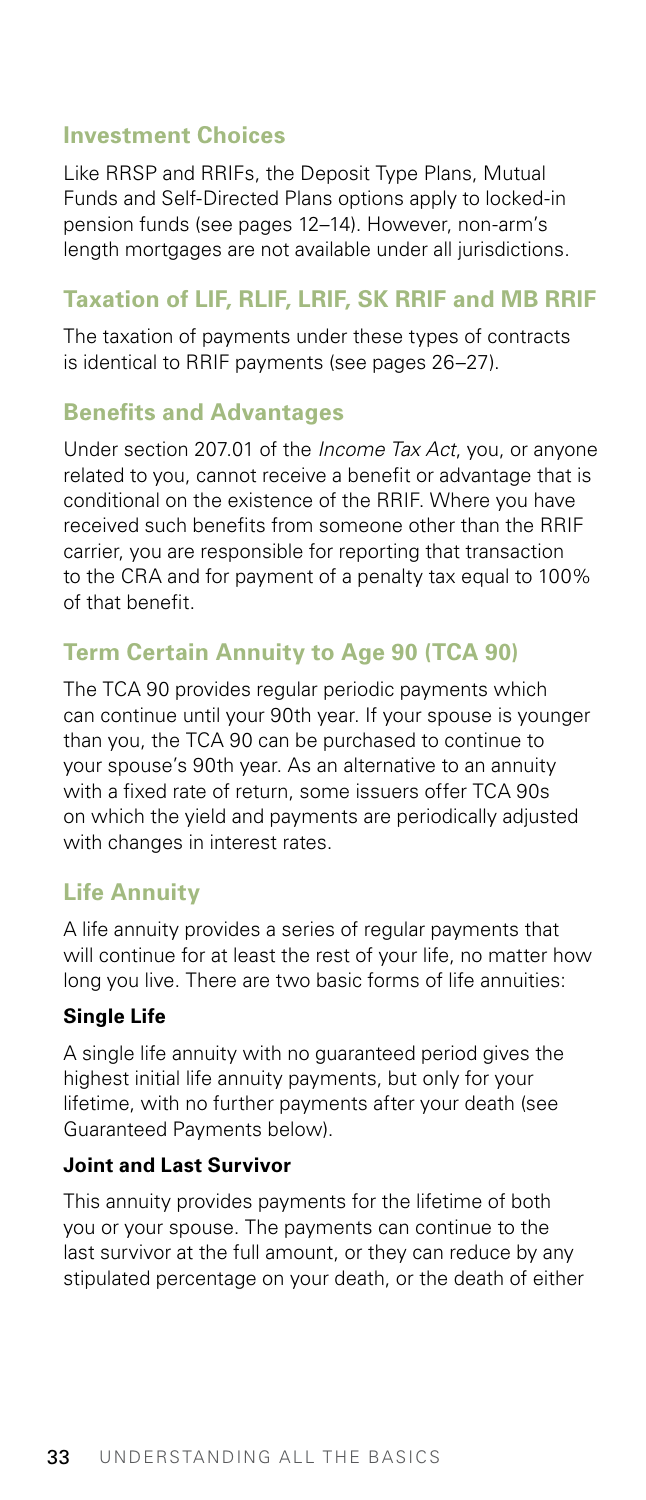<span id="page-38-0"></span>spouse. Providing for such a reduction will provide higher payments while both spouses are alive, and provide a payment stream which relates to what actually happens to living costs.

#### **Guaranteed Payments**

Any life annuity can be purchased with a guaranteed period to ensure that either you or your beneficiaries get back all of your original investment (plus full interest if you wish) even if you live only a short time. The longer the guaranteed period (it can be to age 90), the lower your payments.

In addition to the reducing Joint and Last Survivor option described above, you have other options in choosing a payment stream which may suit your circumstances, including:

#### **• Integrated Life Annuity**

 You can integrate your RRSP annuity with Old Age Security. You will receive substantially increased annuity payments until age 65, at which time the payments will reduce by the maximum OAS entitlement at the time you purchase the annuity.

#### **• Indexed Life Annuity**

This increasing income option provides annuity payments that either increase by 1, 2, 3 or 4% automatically each year, or increase based on the return of a specified group of assets. This provides you with some protection against inflating living costs. Choosing this option does, however, substantially reduce your payment in the early years.

# **Are There Any Risks Involved?**

The RRIF and the TCA 90 are designed to repay the full investment and all earnings to you or your beneficiaries.

If your RRIF is invested in mutual funds or equities, you have the risk of losses.

With a life annuity, there is a risk that all of your capital and its earnings may not be repaid to you by the time payments cease on your death. Purchase of a guaranteed period can eliminate this risk.

In most provinces your investment in a credit union, bank or trust company RRIF or TCA 90 will be covered by the same deposit insurance fund that covers RRSP deposits.

Most life insurance companies are members of a consumer protection plan which is intended to safeguard their RRIFs, or the life annuity income, should a life insurance company fail to meet its obligations.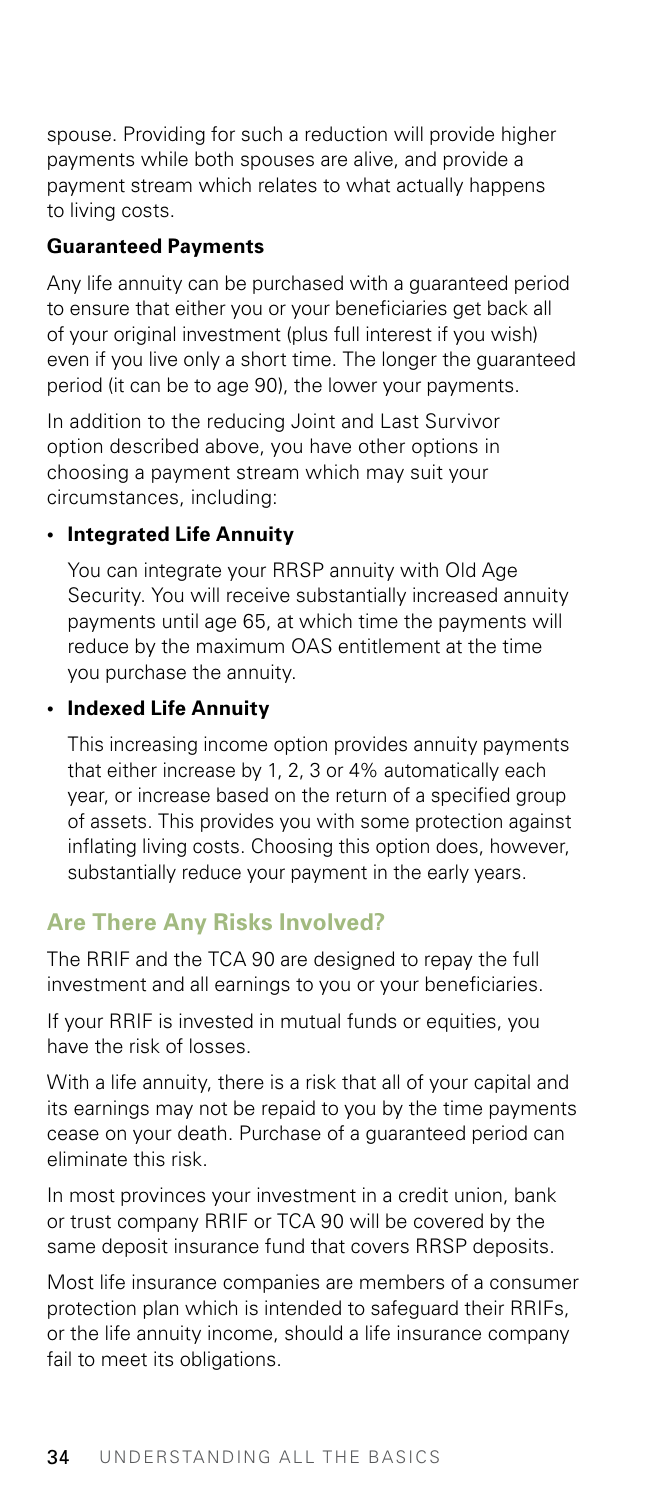# <span id="page-39-0"></span>**Can You Commute Your Retirement Income Options?**

A RRIF can be terminated and the full value taken in a lump sum provided the funds are not invested in a nonredeemable term, and the wording of the contract does not prohibit commutation. Commutable annuities can also be purchased. You will have to accept a lower yield on a commutable annuity in exchange for this option.

The commuted value of a RRIF can be used, without taxation, to directly purchase an annuity. The commuted value of an RRSP annuity can similarly be used to invest in a RRIF. This flexibility might be valuable should there be further legislative changes in the future affecting the retirement income options.

If we ever again experience extremely high yields on life annuities, as in 1981, having this flexibility would allow you to convert part or all of your RRIF to the high annuity yield for the rest of your life.

The terminated value of a RRIF in excess of the mandatory minimum payment amount for the year can be transferred directly to an RRSP in your name provided you are not past the year in which you turn 71. This enables you to terminate the mandatory income from a RRIF.

# **What Happens in Case of Death?**

With a life annuity with no guarantee, the payments cease upon death. If you purchase a TCA 90 and you die before age 90, or if you die within the guaranteed period of a single life annuity, payments can continue to your spouse for the remainder of the guaranteed payment period, or until his or her death.

With a RRIF, your spouse, if named on the plan, can take your place without tax consequence and make his or her own decision on the income and payout term, or can transfer the balance to another eligible plan.

If your estate or someone other than a spouse or a dependent child or grandchild is the beneficiary, the remaining value at that time (with a life annuity this is the discounted cash value of the remaining guaranteed payments), will be paid in a lump sum to the estate or beneficiaries. This lump sum is taxable on your final tax return.

If your beneficiary is a physically or mentally handicapped child or grandchild who was financially dependent on you, part or all of the remaining value can be transferred, without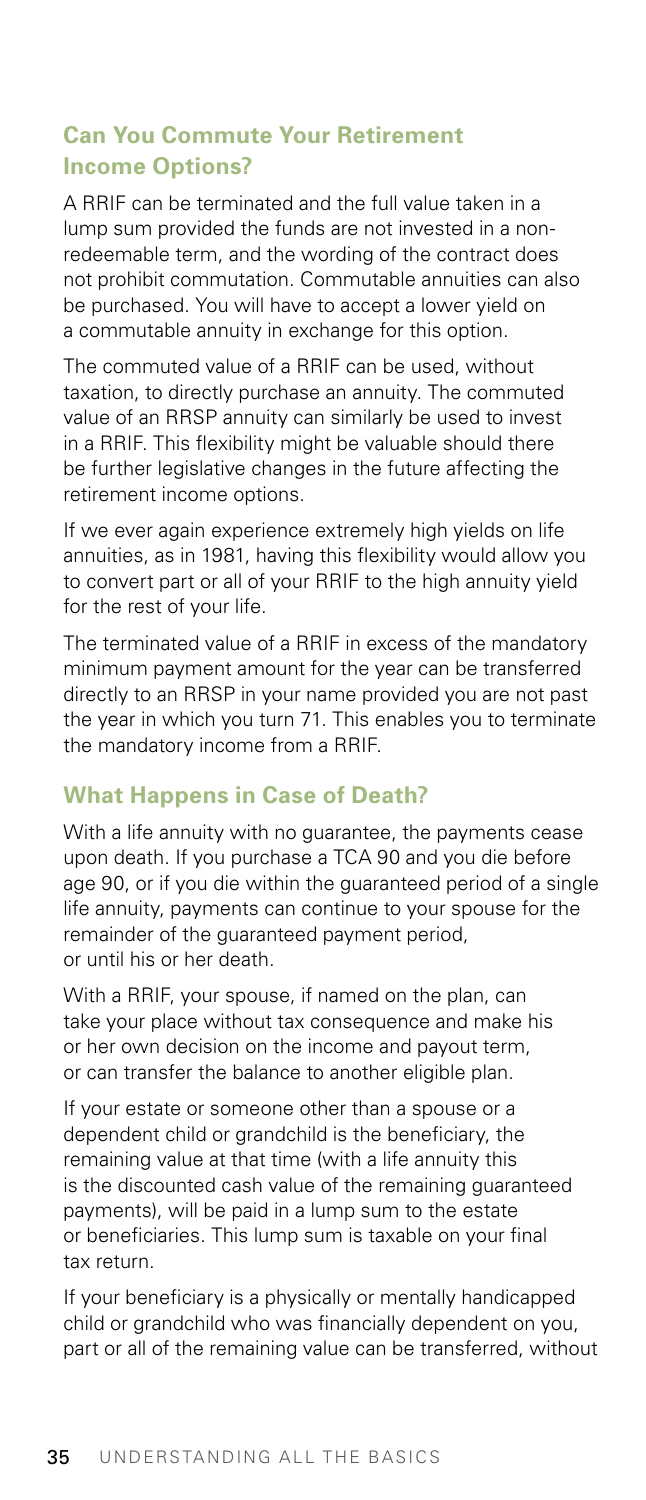<span id="page-40-0"></span>taxation, to an RRSP, RRIF, RDSP or annuity in the child's or grandchild's name, or taxed in his or her name. If the beneficiary is an able-bodied child or grandchild under 18 who was financially dependent on you, part or all of the remaining value can be transferred, without taxation, to a Term Annuity to Age 18, with annuity payments taxed in the child's name over that period.

If a charity is the designated beneficiary of the RRIF in the plan or Will, the charitable donations tax credit can be extended to the estate.

For LIF/LRIF/RLIF/MB RRIF/SK RRIF, the spouse is entitled to the funds on death of the annuitant; however, exceptions may apply. Where the spouse is not entitled, the contract is treated as a regular RRIF and the above rules would apply.

# **Who Sells Retirement Income Options?**

All RRSP issuers can get approval to offer RRIFs and TCA 90s. Only life insurance companies offer life annuities, although they can be arranged through most insurance agencies. Most RRIF carriers have approval for LIF, LRIF, RLIF, MB RRIF and SK RRIF.

# **How Do You Choose an Option?**

Because of the wide variety and the fact that the available yields change frequently, it is wise to obtain the help of a financial advisor before selecting your retirement income option(s).

The selection of a retirement income option depends entirely on your personal situation (health, present income and tax brackets, cash requirements, desired inflation protection or estate preservation, etc.). You may often select more than one of the options to create your retirement income package.

With a RRIF you can choose your own investments and change your payment amount from time to time. Your funds may or may not last for life, depending on the payment amounts you choose. Depending on your choice of RRIF investments, your RRIF may be covered by deposit insurance.

Life annuities provide an income for life and require no ongoing decisions. In comparison to a life annuity, the TCA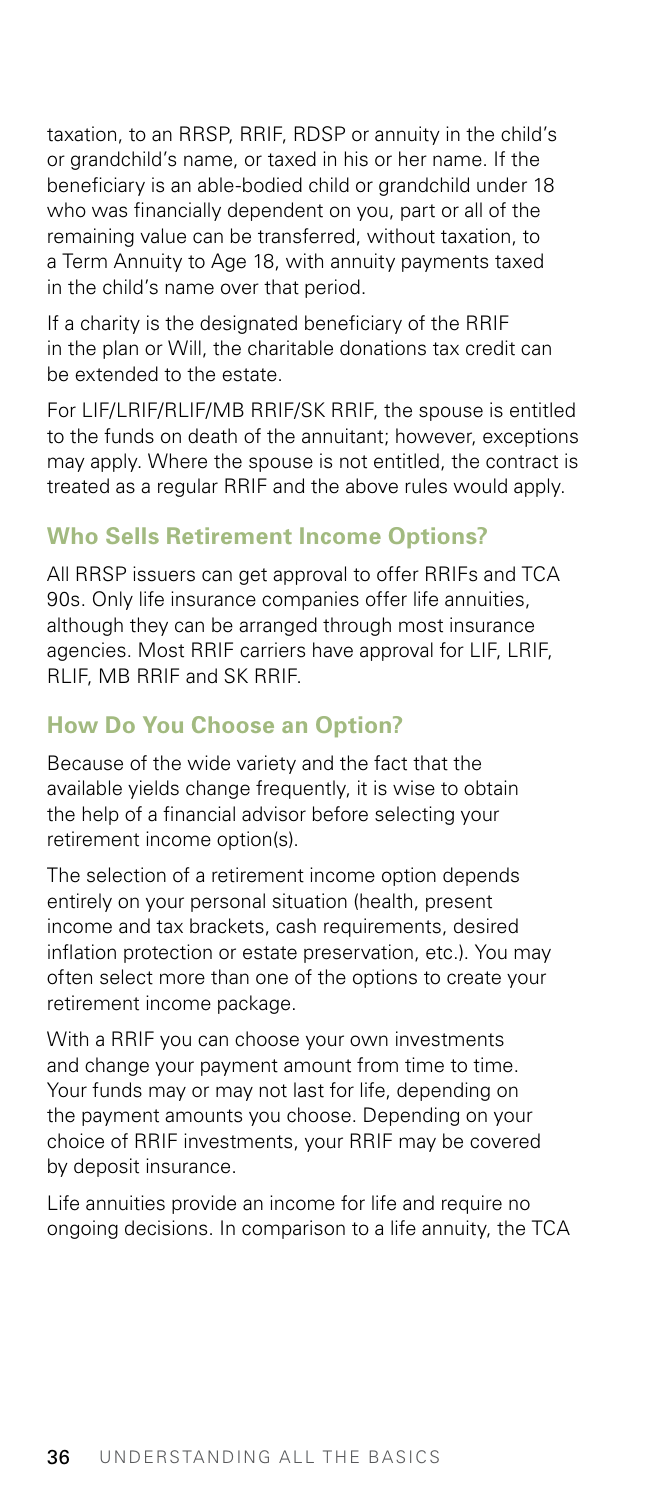90 usually provides slightly lower payments in exchange for a long guaranteed period. With a Variable Benefit (VB), the funds remain in the money-purchase pension plan and provide payment flexibility similar to a RRIF/LIF. The TCA 90, the VBA and the RRIF provide good estate preservation; should you pass away and not leave a spouse, the remaining balance will be paid in a lump sum to your estate or other beneficiaries.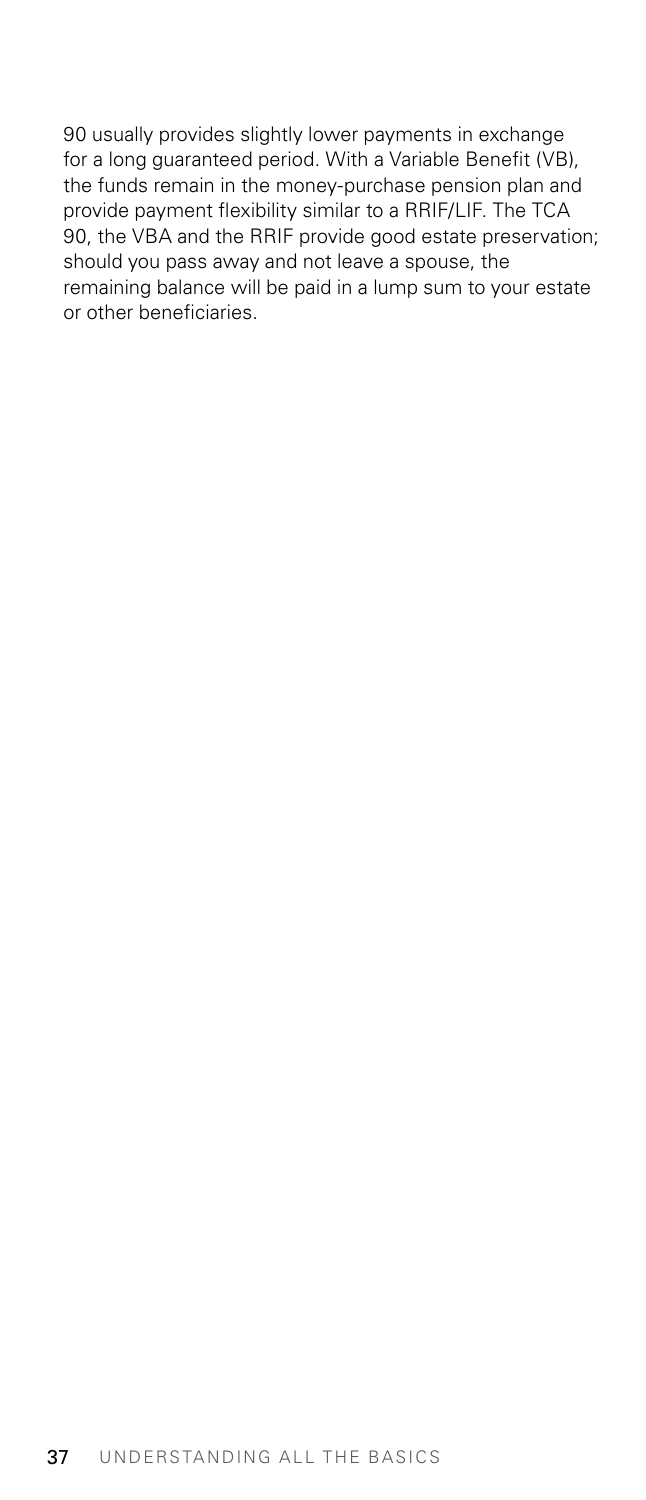# <span id="page-42-0"></span>**Calculation of RRSP Deduction Limit**

| Use Your Figures for the Prior Year:<br>Total employment earnings*<br>\$                    |    |
|---------------------------------------------------------------------------------------------|----|
| <b>Minus:</b>                                                                               |    |
| Union or professional dues<br>claimed<br>\$                                                 |    |
| Employment expenses claimed                                                                 | \$ |
| Plus:                                                                                       |    |
| C.P.P. disability benefits                                                                  | \$ |
| Net income from self-employment                                                             | \$ |
| Net rental income from real estate                                                          | \$ |
| Taxable alimony or maintenance payments received                                            | \$ |
| Royalties of an author or inventor                                                          | \$ |
| Net research grants received                                                                | \$ |
| Wage Earner Protection Program payments                                                     | \$ |
| Subtotal                                                                                    | \$ |
| Minus:                                                                                      |    |
| Current year loss from self-employment                                                      |    |
| Current year rental loss from real estate                                                   |    |
| Deductible alimony or maintenance payments paid                                             |    |
| YOUR EARNED INCOME FOR PRIOR YEAR                                                           | Ъ  |
| MAXIMUM RRSP DEDUCTION BASED<br>ON EARNED INCOME                                            |    |
| Lesser of 18% of above earned income or maximum<br>amount for current year (see page 4)     | \$ |
| Minus:                                                                                      |    |
| Your pension adjustment (PA) and net past service<br>pension adjustment (PSPA) (see page 4) |    |
| Plus:                                                                                       |    |
| Your pension adjustment reversal (PAR) (see page 4)                                         | \$ |
| YOUR RRSP DEDUCTION LIMIT<br><b>FOR CURRENT YEAR</b>                                        | \$ |

*NOTES:*

- *1. The above DEDUCTION LIMIT can be contributed to your own RRSP/SPP or to an RRSP/SPP for your spouse or common-law partner.*
- *2. It includes RRSP contributions made on your behalf by an employer.*
- *3. It does not include special transfers to your RRSP (see page 5).*
- *\* Including taxable wage loss replacement or long-term disability income resulting from employment, but excluding Employment Insurance or Worker's Compensation payments.*